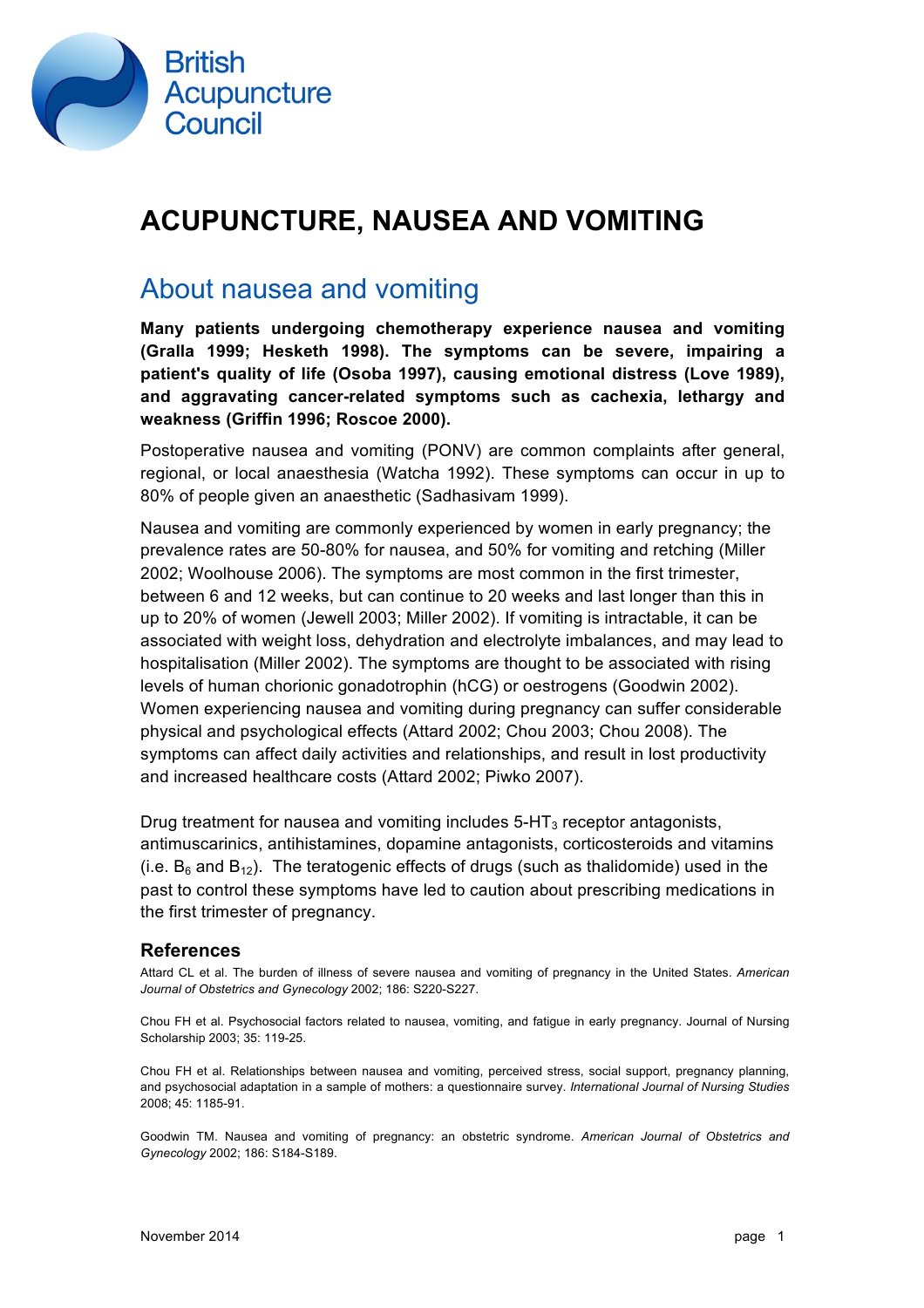Gralla R et al. Recommendations for the use of antiemetics: Evidence-based, clinical practice guidelines. *Journal of Clinical Oncology* 1999; 17: 2971-94.

Griffin A et al. On the receiving end: V Patient perceptions of the side effects of chemotherapy in 1993. *Annals of Oncology* 1996; 7: 189-95.

Hesketh P et al. Methodology of antiemetic trials: response assessment, evaluation of new agents and definition of chemotherapy emotogenecity. *Supportive Care Cancer* 1998; 6: 221-7.

Jewell D. Nausea and vomiting in early pregnancy. *American Family Physician 2003*; 68: 143-4.

Love R et al. Side effects and emotional distress during cancer chemotherapy. *Cancer* 1989; 63: 604-12.

Miller F. Nausea and vomiting in pregnancy: the problem of perception--is it really a disease? *American Journal of Obstetrics and Gynecology* 2002; 186: S182-S183.

Osoba D et al. Effect of postchemotherapy nausea and vomiting on health-related quality of life. The Quality of Life and Symptom Control Committees of the National Cancer Institute of Canada Clinical Trials Group. *Supportive Care Cancer* 1997; 5: 307-13

Piwko C et al. The weekly cost of nausea and vomiting of pregnancy for women calling the Toronto Motherisk Program. *Current Medical Research and Opinion* 2007; 23: 833-40.

Roscoe J et al. Nausea and vomiting remain a significant clinical problem: trends over time in controlling chemotherapy-induced nausea and vomiting in 1413 patients treated in community clinical practices. *Journal of Pain and Symptom Management* 2000; 20: 113-21.

Sadhasivam S et al. The safety and efficacy of prophylactic ondansetron in patients undergoing modified radical mastectomy. *Anesthesia and Analgesia* 1999; 89: 1340-5.

Watcha MF, White PF. Postoperative nausea and vomiting: its etiology, treatment and prevention. *Anesthesiology* 1992; 77: 162-84.

Woolhouse M. Complementary medicine for pregnancy complications. *Australian Family Physician* 2007; 35: 695.

Vivamus sollicitudin risus odio. Vestibulum consectetur rhoncus turpis, eu semper nisi interdum sed. Sed eget odio quis mauris auctor eleifend.

Suspendisse iaculis dui feugiat arcu malesuada in vulputate quam laoreet. Curabitur a felis lectus, eu ultrices mauris. Nunc commodo lacus risus, pretium viverra augue.

Etiam id augue nibh, et ornare risus. Pellentesque at elementum odio. Sed convallis eros et risus faucibus rhoncus. Curabitur rutrum lectus non nisl pharetra in blandit dolor vestibulum.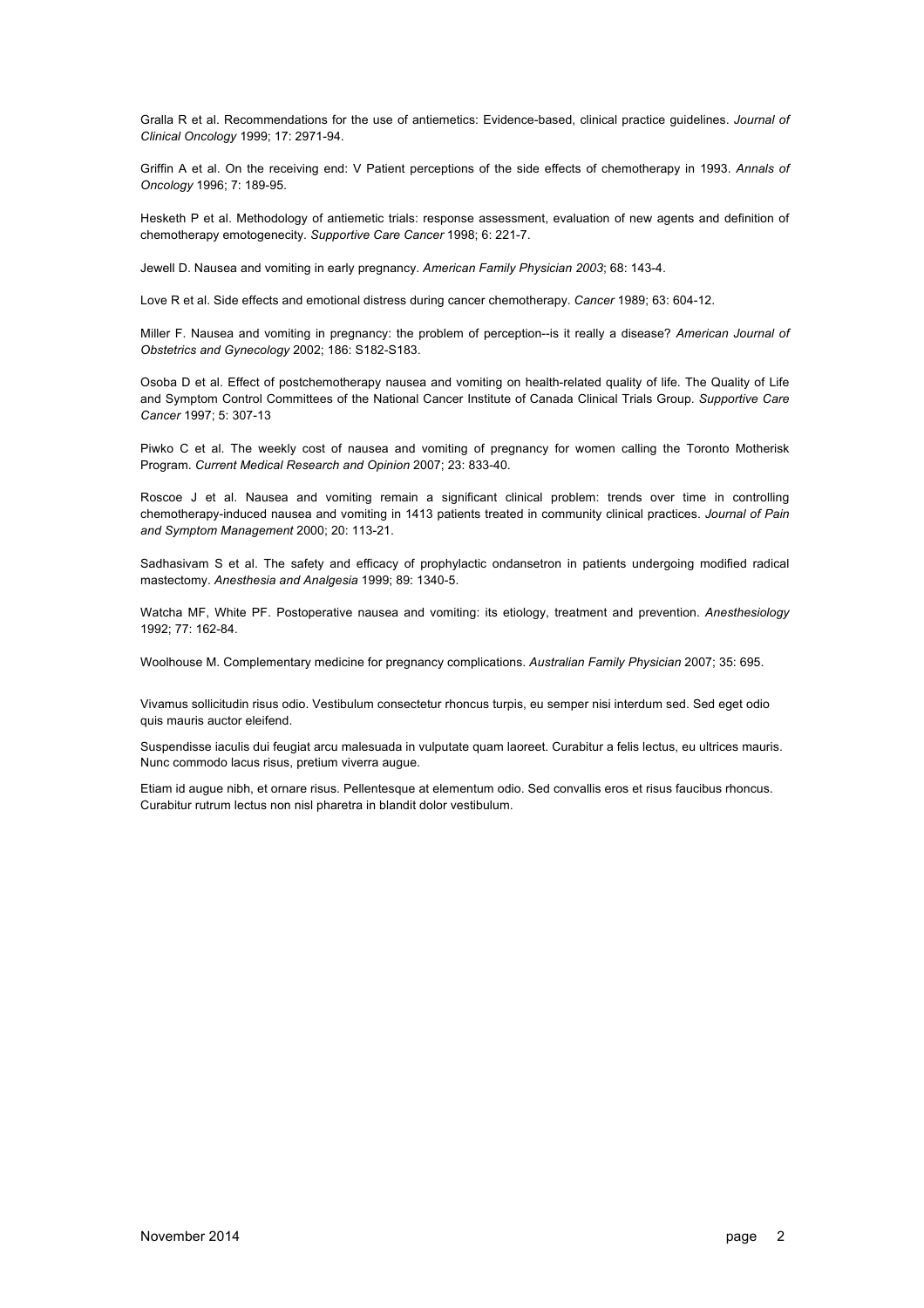## How acupuncture can help

The best evidence for acupuncture's effectiveness is with postoperative nausea and vomiting (PONV) (Ezzo 2006a). The latest systematic review, based on 40 trials and nearly 5,000 patients, found acupuncture to be significantly better than sham treatment and at least as good as anti-emetic drugs, with minimal side-effects (Lee 2009). Trials published since this review gathered its data have also been consistently positive: acupressure at P6 (Soltani 2010), acupoint injection of droperidol at P6 (Zhu 2010), 24-hour acupoint stimulation (Frey 2009), acupuncture at several points (Ayoglu 2009), acupuncture at P6 (Puyang 2009, Frey 2009) and ear acupuncture (Sahmaddini 2008). There is one less consistently favourable review but that looked specifically at caesarean delivery under neuraxial anaesthesia (6 trials only): (Allen 2008).

For chemotherapy-induced nausea and vomiting, there is also substantial evidence supporting acupuncture and associated procedures, although it is not as consistent as that for PONV. The latest systematic review (Ezzo 2006b) is now several years old. It found that electro- (but not manual) acupuncture reduced the incidence of acute vomiting and self-administered acupressure appears to have a protective effect for acute nausea and can readily be taught to patients. Subsequent individual trials of acupuncture or electroacupuncture (Yang 2009; You 2009; Sima 2009; Gottschling 2008) have all reported significant benefits, while those for acupressure applied using a wristband have been mixed (Jones 2008; Molassiotis 2007; Shin 2006).

For nausea and vomiting in pregnancy, the results have been less convincing, with a mix of positive and equivocal results according to Ezzo et al's (2006a) systematic review and in subsequent trials (Aghadam 2010; Shin 2007; Heazell 2006). A review covering various treatments, including acupuncture, ginger, vitamin B and medications, concluded that there is a lack of high-quality evidence to support advice on any of them (Matthews 2010).

Acupuncture, electroacupuncture or acupressure have been used successfully as treatments for nausea and vomiting arising in various other circumstances, for example opioid-induced (Zheng 2008), radiotherapy-induced (Roscoe 2009; Bridge 2003), and post-myocardial infarction.(Dent 2003).

It is characteristic of virtually all the Western trials of acupuncture for nausea and vomiting that they have used just the one point, P6. While this point is certainly strongly indicated for these symptoms, and appears to have a marked specific effect, it is by no means the only candidate; in traditional practice a mixture of different points would usually be employed, related to individual patient characteristics.

See Table overleaf for further details of the cited studies.

In general, acupuncture is believed to stimulate the nervous system and cause the release of neurochemical messenger molecules (Han 2004; Zhou 2008; Lee 2009). The resulting biochemical changes influence the body's homeostatic mechanisms, thus promoting physical and emotional well-being (Pomeranz, 1987; Zhao 2008; Samuels 2008; Cheng 2009).. Stimulation of certain acupuncture points has been shown to affect areas of the brain that are known to reduce sensitivity to pain and stress, as well as promoting relaxation (Hui 2010).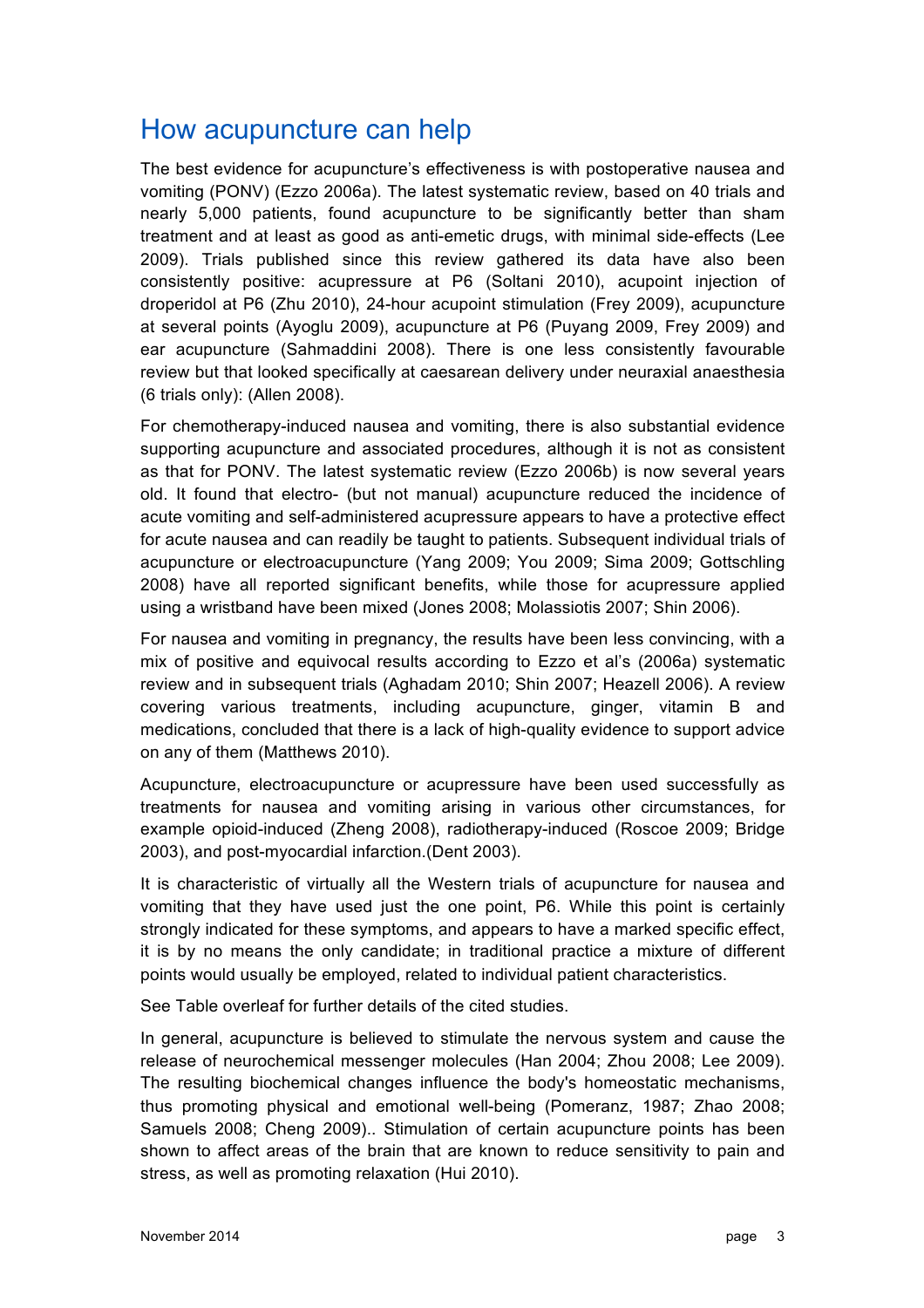Acupuncture may help to alleviate nausea and vomiting by:

- regulating gastric myo-electrical activity (Streitberger 2006)
- modulating the actions of the vagal nerve and autonomic nervous system (Huang2005)
- reducing vasopressin-induced nausea and vomiting and suppressing retrograde peristaltic contractions (Tatewaki 2005)
- regulating vestibular activities in the cerebellum (Streitberger 2006)

# About traditional acupuncture

Acupuncture is a tried and tested system of traditional medicine, which has been used in China and other eastern cultures for thousands of years to restore, promote and maintain good health. Its benefits are now widely acknowledged all over the world, and in the past decade traditional acupuncture has begun to feature more prominently in mainstream healthcare in the UK. In conjunction with needling, the practitioner may use techniques such as moxibustion, cupping, massage or electroacupuncture. They may also suggest dietary or lifestyle changes.

Traditional acupuncture takes a holistic approach to health and regards illness as a sign that the body is out of balance. The exact pattern and degree of imbalance is unique to each individual. The traditional acupuncturist's skill lies in identifying the precise nature of the underlying disharmony and selecting the most effective treatment. The choice of acupuncture points will be specific to each patient's needs. Traditional acupuncture can also be used as a preventive measure to strengthen the constitution and promote general wellbeing.

An increasing weight of evidence from Western scientific research (see overleaf) is demonstrating the effectiveness of acupuncture for treating a wide variety of conditions. From a biomedical viewpoint, acupuncture is believed to stimulate the nervous system, influencing the production of the body's communication substances - hormones and neurotransmitters. The resulting biochemical changes activate the body's self-regulating homeostatic systems, stimulating its natural healing abilities and promoting physical and emotional wellbeing.

# About the British Acupuncture Council

With over 3000 members, the British Acupuncture Council (BAcC) is the UK's largest professional body for traditional acupuncturists. Membership of the BAcC guarantees excellence in training, safe practice and professional conduct. To find a qualified traditional acupuncturist, contact the BAcC on 020 8735 0400 or visit www.acupuncture.org.uk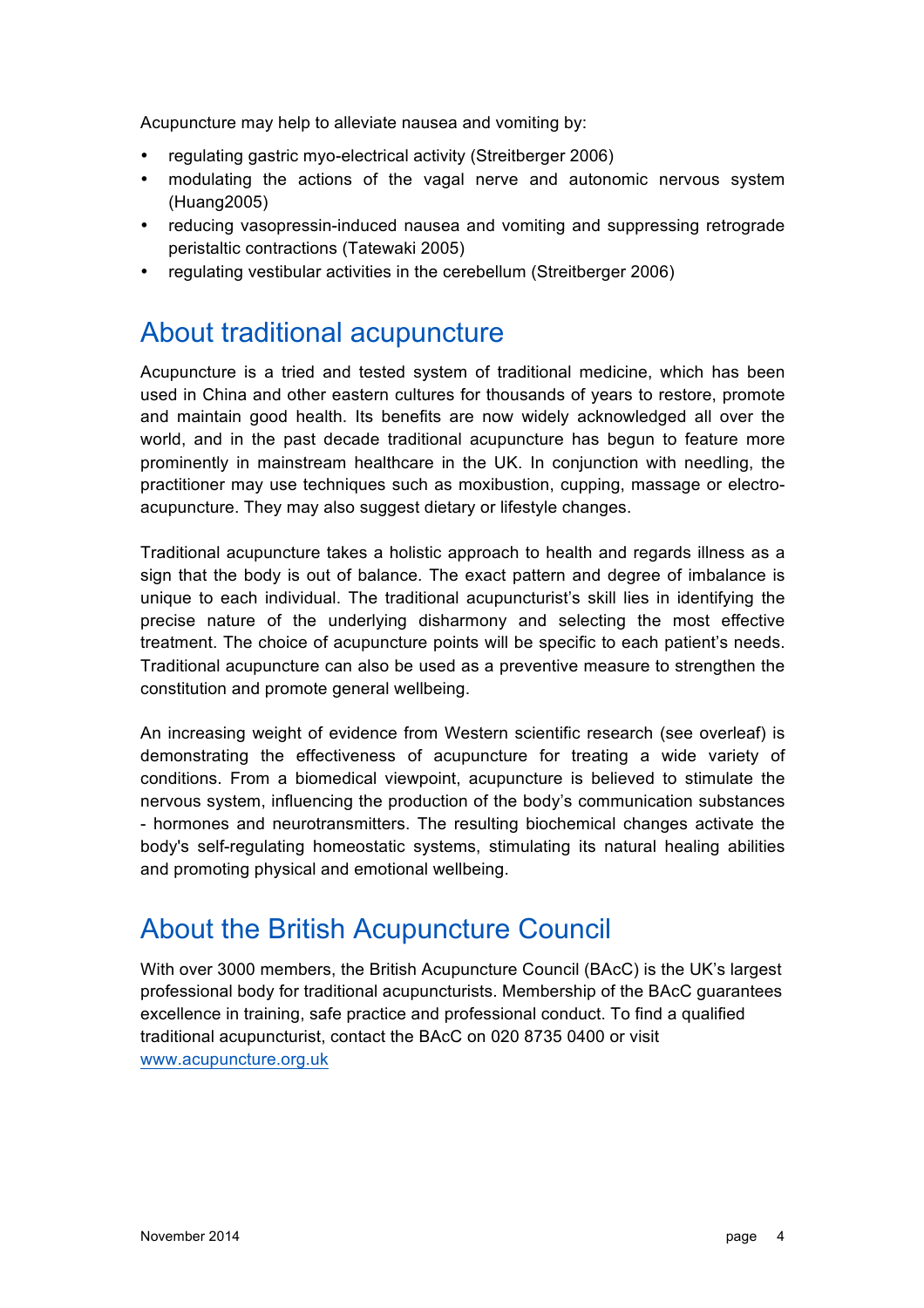# **ACUPUNCTURE, NAUSEA AND VOMITING**

# The evidence

| <b>Research</b>                                                                                                                                                                                                                                   | <b>Conclusion</b>                                                                                                                                                                                                                                                                                                                                                                                                                                                                                                                                                                                                                                                                                                                                                                                                                                                                                                                                                                                                                                                                                                                                                                                                                                                                                                                                                                                                                                                        |
|---------------------------------------------------------------------------------------------------------------------------------------------------------------------------------------------------------------------------------------------------|--------------------------------------------------------------------------------------------------------------------------------------------------------------------------------------------------------------------------------------------------------------------------------------------------------------------------------------------------------------------------------------------------------------------------------------------------------------------------------------------------------------------------------------------------------------------------------------------------------------------------------------------------------------------------------------------------------------------------------------------------------------------------------------------------------------------------------------------------------------------------------------------------------------------------------------------------------------------------------------------------------------------------------------------------------------------------------------------------------------------------------------------------------------------------------------------------------------------------------------------------------------------------------------------------------------------------------------------------------------------------------------------------------------------------------------------------------------------------|
| <b>Systematic reviews</b>                                                                                                                                                                                                                         |                                                                                                                                                                                                                                                                                                                                                                                                                                                                                                                                                                                                                                                                                                                                                                                                                                                                                                                                                                                                                                                                                                                                                                                                                                                                                                                                                                                                                                                                          |
| Matthews A et al. Interventions for<br>nausea and vomiting in early<br>pregnancy. Cochrane Database of<br>Systematic Reviews 2010, Issue 9. Art.<br>No.: CD007575, DOI:<br>10.1002/14651858.CD007575.pub2.                                        | A systematic review that assessed the effectiveness and<br>safety of interventions for nausea, vomiting and retching in<br>early pregnancy (previously published in 2003). Twenty-seven<br>randomised controlled trials, with 4,041 women, were<br>included. They covered many interventions, including<br>acupressure, acustimulation, acupuncture, ginger, vitamin B6<br>and several antiemetic drugs. Evidence regarding the<br>effectiveness of P6 acupressure, auricular (ear) acupressure<br>and acustimulation of the P6 point was limited. Acupuncture<br>(P6 or traditional) showed no significant benefit to women in<br>pregnancy. The evidence of effectiveness for ginger was<br>limited and not consistent. There was only limited evidence<br>from trials to support the use of pharmacological agents<br>including vitamin B6, and anti-emetic drugs to relieve mild or<br>moderate nausea and vomiting. There was little information on<br>maternal and fetal adverse outcomes and on psychological,<br>social or economic outcomes. Meta-analysis was not possible<br>for most outcomes due to heterogeneity in study participants,<br>interventions, comparison groups, and outcomes measured or<br>reported. The methodological quality of the included studies<br>was mixed. The reviewers concluded that there is a lack of<br>high-quality evidence to support advice on interventions for<br>nausea and vomiting in pregnancy.                   |
| Lee A, Fan LTY. Stimulation of the wrist<br>acupuncture point P6 for preventing<br>postoperative nausea and vomiting.<br>Cochrane Database of Systematic<br>Reviews 2009, Issue 2. Art. No.:<br>CD003281. DOI:<br>10.1002/14651858.CD003281.pub3. | A systematic review that assessed the efficacy and safety of<br>P6 acupoint stimulation in preventing postoperative nausea<br>and vomiting (PONV) (first published in 2004). Forty<br>randomised controlled trials involving 4,858 participants of<br>techniques that stimulated the P6 acupoint compared with<br>sham treatment or drug therapy for the prevention of PONV<br>were included. Interventions used included acupuncture,<br>electro-acupuncture, transcutaneous nerve stimulation, laser<br>stimulation, capsicum plaster, an acu-stimulation device, and<br>acupressure in patients undergoing surgery. Primary<br>outcomes were the risks of nausea and vomiting. Secondary<br>outcomes were the need for rescue antiemetic therapy and<br>adverse effects. Compared with sham treatment P6 acupoint<br>stimulation significantly reduced: nausea (RR 0.71, 95% CI<br>0.61 to 0.83); vomiting (RR 0.70, 95% CI 0.59 to 0.83), and<br>the need for rescue antiemetics (RR 0.69, 95% CI 0.57 to<br>0.83). There was no clear difference in the effectiveness of P6<br>acupoint stimulation for invasive and noninvasive acupoint<br>stimulation. There was no evidence of difference between P6<br>acupoint stimulation and antiemetic drugs in the risk of nausea<br>(RR 0.82, 95% CI 0.60 to 1.13), vomiting (RR 1.01, 95% CI<br>0.77 to 1.31), or the need for rescue antiemetics (RR 0.82,<br>95%Cl 0.59 to 1.13). The side effects associated with P6 |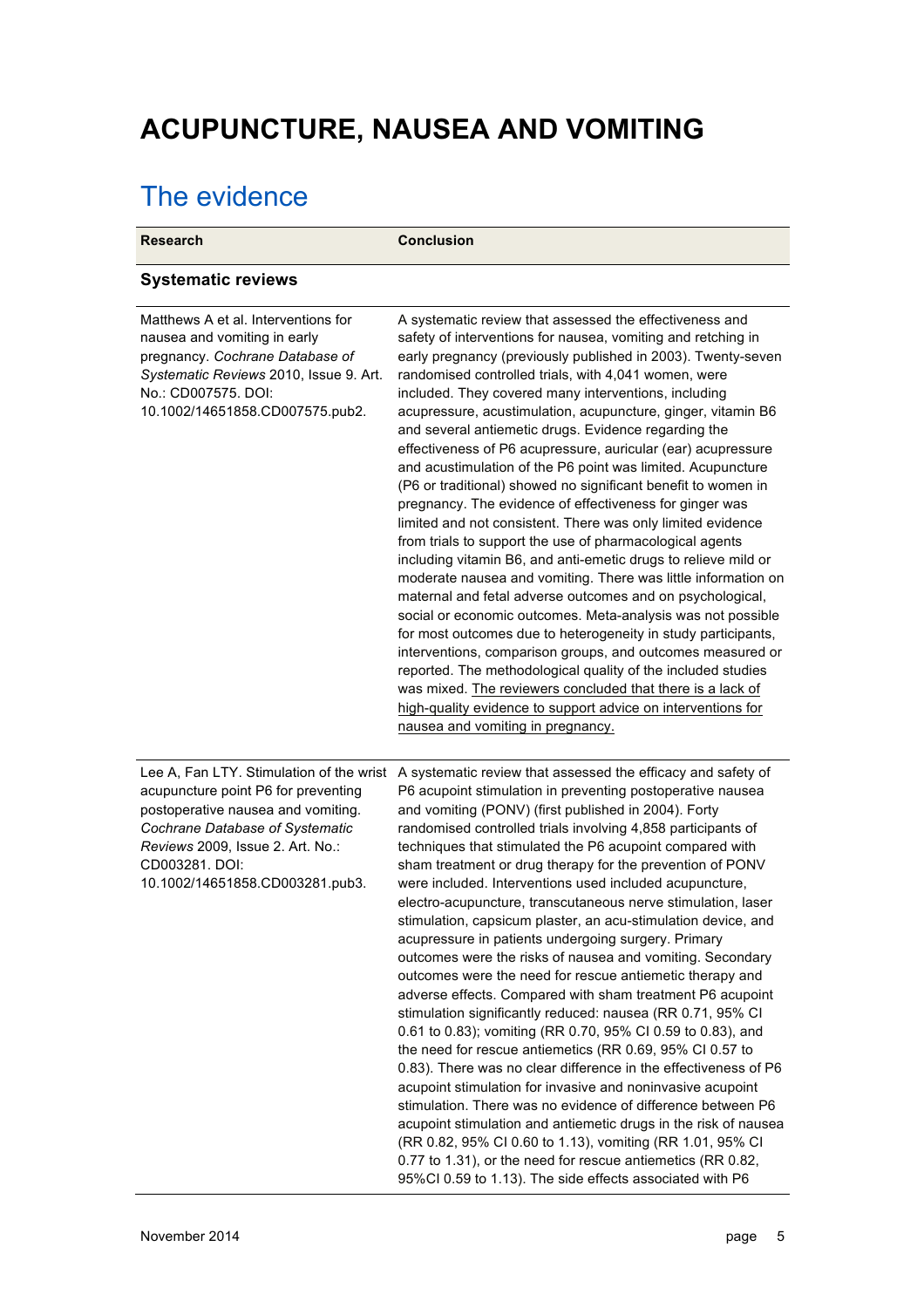|                                                                                                                                                                                                                                                                | acupoint stimulation were minor. The reviewers concluded<br>that P6 acupoint stimulation prevented PONV.                                                                                                                                                                                                                                                                                                                                                                                                                                                                                                                                                                                                                                                                                                                                                                                                                                                                                                                                                                                                                                                                                                                                                                                                                                                                                                                                                |
|----------------------------------------------------------------------------------------------------------------------------------------------------------------------------------------------------------------------------------------------------------------|---------------------------------------------------------------------------------------------------------------------------------------------------------------------------------------------------------------------------------------------------------------------------------------------------------------------------------------------------------------------------------------------------------------------------------------------------------------------------------------------------------------------------------------------------------------------------------------------------------------------------------------------------------------------------------------------------------------------------------------------------------------------------------------------------------------------------------------------------------------------------------------------------------------------------------------------------------------------------------------------------------------------------------------------------------------------------------------------------------------------------------------------------------------------------------------------------------------------------------------------------------------------------------------------------------------------------------------------------------------------------------------------------------------------------------------------------------|
| Allen TK, Habib AS. P6 stimulation for<br>the prevention of nausea and vomiting<br>associated with cesarean delivery under<br>neuraxial anesthesia: a systematic<br>review of randomized controlled trials.<br>Anesthesia and Analgesia 2008; 107:<br>1308-12. | A systematic review that compared the overall efficacy of<br>different methods of P6 stimulation with placebo in women<br>having caesarean delivery under neuraxial anaesthesia. The<br>primary outcomes including the incidence of nausea, vomiting,<br>and the need for rescue antiemetic therapy, both<br>intraoperatively and postoperatively. Six studies involving 649<br>patients were included. Of these, two studies reported a<br>significant reduction in the incidence of intraoperative nausea<br>with P6 stimulation, and one study reported a significant<br>reduction in rescue antiemetic requirement. However, none of<br>the studies reported any differences between the treatment<br>and control groups with respect to vomiting. Four studies<br>reported postoperative outcomes. Of these, one study<br>reported a significant reduction in postoperative nausea, two<br>studies reported a significant reduction in postoperative<br>vomiting, and one study reported a significant reduction in the<br>need for postoperative rescue antiemetic therapy. The<br>reviewers concluded that some studies showed a benefit of<br>P6 stimulation, but the finding was not consistent and it was<br>not possible to draw definitive conclusions on the efficacy of<br>P6 stimulation in reducing intraoperative or postoperative<br>nausea and vomiting associated with caesarean delivery<br>performed under neuraxial anaesthesia. |
| Ezzo J et al. Cochrane systematic<br>reviews examine P6 acupuncture-point<br>stimulation for nausea and vomiting.<br>Journal of Alternative and<br>Complementary Medicine 2006a; 12:<br>489-95.                                                                | A summary of Cochrane systematic reviews assessing P6<br>stimulation for nausea and vomiting. Reviews were found on<br>postoperative sickness, chemotherapy-induced nausea and<br>vomiting, and pregnancy-related nausea and vomiting.<br>Results for postoperative nausea and vomiting were the most<br>consistent, with 26 trials and more than 3,000 patients<br>showing that real P6 stimulation was more effective than<br>sham in both adults and children and for both nausea and<br>vomiting. Pooled data of trials including different antiemetics<br>showed that P6 stimulation seems to be superior to antiemetic<br>medication for nausea and equivalent for vomiting. For<br>chemotherapy-induced nausea and vomiting, there were 11<br>trials and over 1,200 patients. Electroacupuncture, but not<br>manual acupuncture, was beneficial for first-day vomiting.<br>Acupressure was effective for first-day nausea but not<br>vomiting. Wristwatch-like electrical devices were not effective<br>for any outcome. Results for pregnancy-related nausea and<br>vomiting comprised six trials and about 1,150 patients.<br>Results were mixed, with some positive trials and others<br>providing equivocal results. The reviewers concluded that P6<br>stimulation may be beneficial for various conditions involving<br>nausea and vomiting, but that the added value to antiemetics<br>remains unclear.                                   |
| Ezzo J et al. Acupuncture-point<br>stimulation for chemotherapy-induced<br>nausea or vomiting. Cochrane<br>Database of Systematic Reviews<br>2006b, Issue 2. Art. No.: CD002285.<br>DOI:                                                                       | A systematic review that assessed the effectiveness of<br>acupuncture-point stimulation on acute and delayed<br>chemotherapy-induced nausea and vomiting in cancer<br>patients. Eleven randomised trials including 1,247 patients<br>assessed acupuncture-point stimulation by any method<br>(needles, electrical stimulation, magnets, or acupressure) for                                                                                                                                                                                                                                                                                                                                                                                                                                                                                                                                                                                                                                                                                                                                                                                                                                                                                                                                                                                                                                                                                             |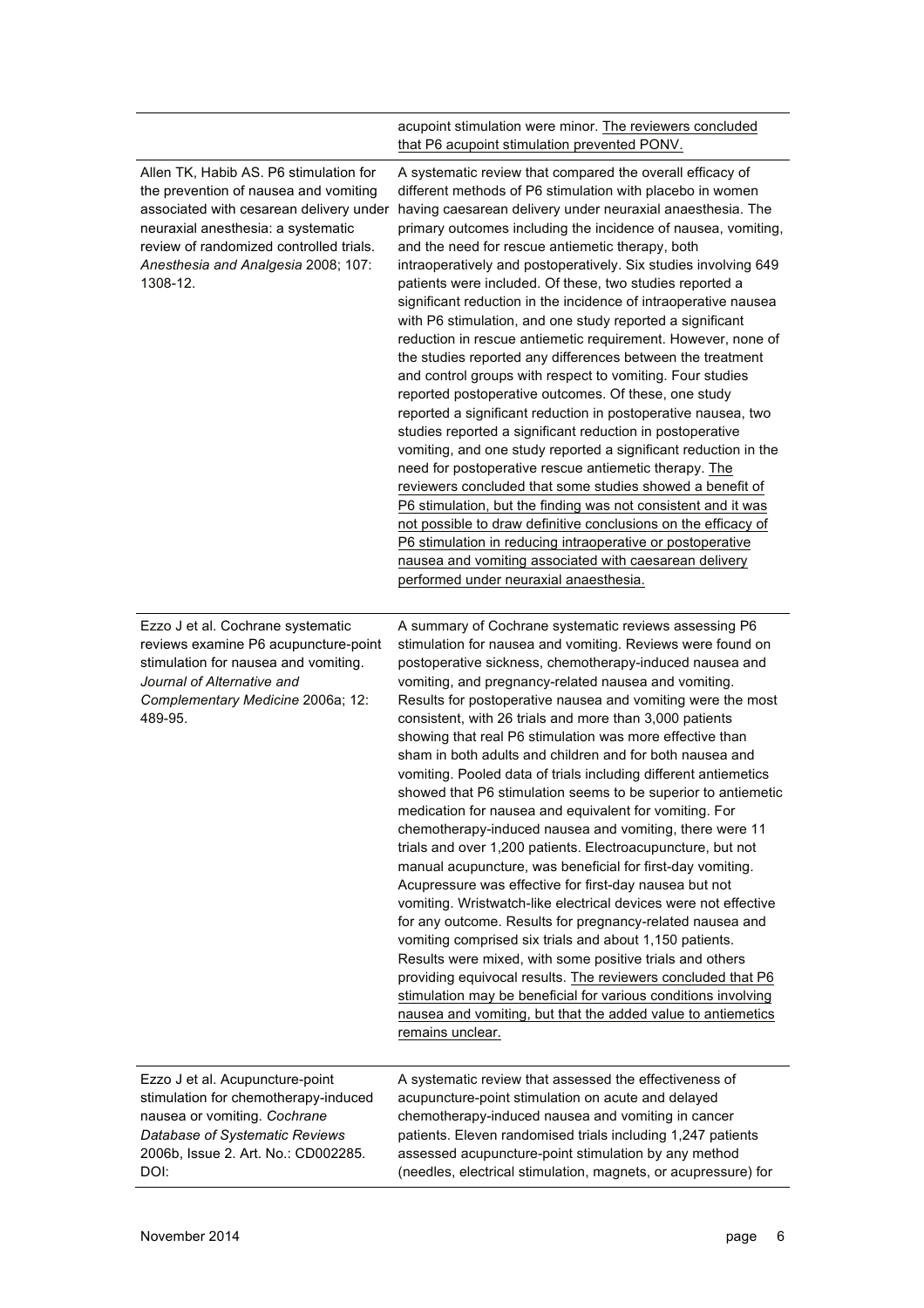| 10.1002/14651858.CD002285.pub2.                                                                                                                       | chemotherapy-induced nausea or vomiting, or both were<br>included. Overall, acupuncture-point stimulation of all methods<br>combined reduced the incidence of acute vomiting ( $RR = 0.82$ ;<br>95% confidence interval 0.69 to 0.99; $P = 0.04$ ), but not acute<br>or delayed nausea severity compared to control. By modality,<br>stimulation with needles reduced proportion of acute vomiting<br>$(RR = 0.74; 95\%$ confidence interval 0.58 to 0.94; P = 0.01),<br>but not acute nausea severity. Electroacupuncture reduced<br>the proportion of acute vomiting ( $RR = 0.76$ ; 95% confidence<br>interval 0.60 to 0.97; $P = 0.02$ ), but manual acupuncture did<br>not; delayed symptoms for acupuncture were not reported.<br>Acupressure reduced mean acute nausea severity (SMD = -<br>0.19; 95% confidence interval -0.37 to -0.01; $P = 0.04$ ) but not<br>acute vomiting or delayed symptoms. Noninvasive<br>electrostimulation showed no benefit for any outcome. All<br>trials used concomitant pharmacologic antiemetics, and all,<br>except electroacupuncture trials, used state-of-the-art<br>antiemetics. The reviewers concluded that electroacupuncture<br>has demonstrated benefit for chemotherapy-induced acute<br>vomiting, and that self-administered acupressure appears to<br>have a protective effect for acute nausea and can readily be<br>taught to patients though studies did not involve placebo<br>control. |
|-------------------------------------------------------------------------------------------------------------------------------------------------------|----------------------------------------------------------------------------------------------------------------------------------------------------------------------------------------------------------------------------------------------------------------------------------------------------------------------------------------------------------------------------------------------------------------------------------------------------------------------------------------------------------------------------------------------------------------------------------------------------------------------------------------------------------------------------------------------------------------------------------------------------------------------------------------------------------------------------------------------------------------------------------------------------------------------------------------------------------------------------------------------------------------------------------------------------------------------------------------------------------------------------------------------------------------------------------------------------------------------------------------------------------------------------------------------------------------------------------------------------------------------------------------------------------------------------------------------------|
| Streitberger K et al. Acupuncture for<br>nausea and vomiting: an update of<br>clinical and experimental studies.<br>Auton Neurosci 2006; 129: 107-17. | An overview of clinical and experimental studies. The clinical<br>results have already been presented above. Experimental<br>studies showed effects of P6-stimulation on gastric myo-<br>electrical activity, vagal modulation and cerebella vestibular<br>activities in functional magnetic resonance imaging. There is<br>good clinical evidence from more than 40 randomised<br>controlled trials that acupuncture has some effect in<br>preventing or attenuating nausea and vomiting. A growing<br>number of experimental studies suggest mechanisms of<br>action.                                                                                                                                                                                                                                                                                                                                                                                                                                                                                                                                                                                                                                                                                                                                                                                                                                                                            |

## **Randomised controlled trials**

### **PONV**

| Soltani AE et al. Acupressure using<br>ondansetron versus metoclopramide on<br>reduction of postoperative nausea and<br>vomiting after strabismus surgery.<br>Archives of Iranian Medicine 2010; 13:<br>288-93. | A randomised controlled trial that compared the clinical<br>efficacy of acupressure with ondansetron or metoclopramide<br>for postoperative nausea and vomiting (PONV) after<br>strabismus surgery. There were 200 patients included.<br>Acupressure wrist bands were applied 30 minutes before<br>anaesthesia induction and removed six hours after surgery.<br>PONV was evaluated within 0-2 hours and 2-24 hours after<br>surgery by a blinded observer. Neither the incidence nor the<br>severity of PONV was significantly different among<br>acupressure, metoclopramide and ondansetron groups. The<br>researchers concluded that acupressure at P6 on the wrist<br>causes a significant reduction in the incidence and severity of<br>PONV 24 hours after strabismus surgery, which is similar to<br>the reduction seen with metoclopramide and ondansetron. |
|-----------------------------------------------------------------------------------------------------------------------------------------------------------------------------------------------------------------|----------------------------------------------------------------------------------------------------------------------------------------------------------------------------------------------------------------------------------------------------------------------------------------------------------------------------------------------------------------------------------------------------------------------------------------------------------------------------------------------------------------------------------------------------------------------------------------------------------------------------------------------------------------------------------------------------------------------------------------------------------------------------------------------------------------------------------------------------------------------|
| Zhu HX et al. Preventive effect of                                                                                                                                                                              | A randomised controlled trial that investigated methods for                                                                                                                                                                                                                                                                                                                                                                                                                                                                                                                                                                                                                                                                                                                                                                                                          |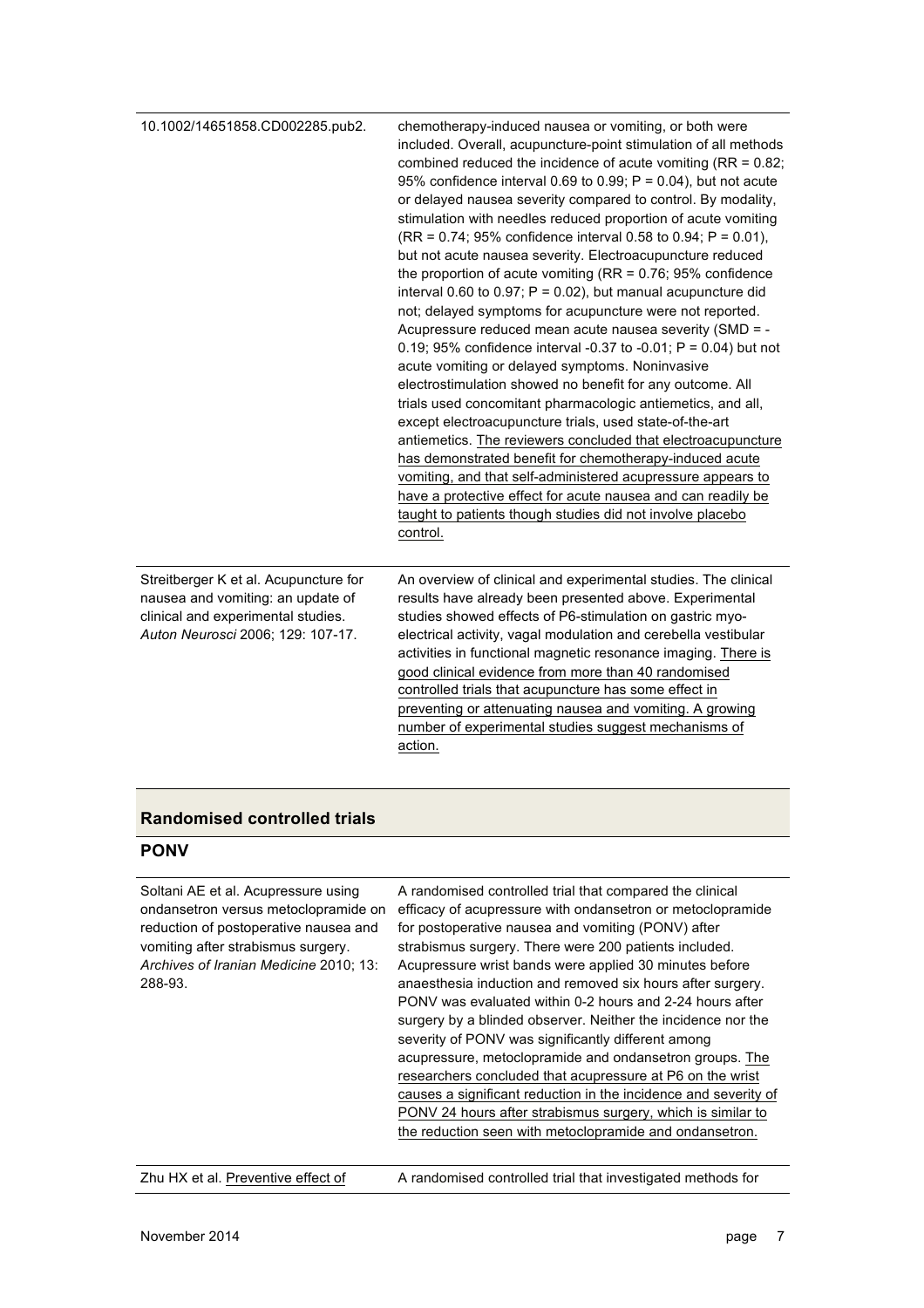| acupoint injection at neiguan (PC 6) on<br>postoperative nausea and vomiting after<br>laparoscopic gynecologic surgery.<br>Chinese acupuncture & moxibustion<br>2010; 30: 72-4.                                                                                                                               | preventing the postoperative nausea and vomiting (PONV)<br>after laparoscopic gynaecological surgery. One hundred and<br>twenty patients were divided into three groups - droperidol<br>injection into P6 (group I), intravenous injection of droperidol<br>(group II) or no treatment (group III). Twenty four hours after<br>the operation, the frequency and degree of nausea and<br>vomiting were observed and scored according to the criteria<br>standard. The incidence rate of nausea was 10% in group I<br>and 57.5% in group II, which was significantly different from<br>80% in group III (p<0. 01, p<0. 05, respectively), while it was<br>lower in group I than in group II (p<0. 01). The incidence rate<br>of vomiting was 7.5% in group I and 52.5% in group II, which<br>was significantly different from 75% in group III (p<0.01,<br>p<0.05 respectively), while it was lower in group I than in<br>group II (p<0.01). No complication, such as obvious<br>drowsiness, anxiety and extracorticospinal tract reaction, was<br>observed among the three groups. The researchers<br>concluded that acupoint injection at P6 with a small dose of<br>droperidol can effectively prevent PONV after laparoscopic<br>gynaecological surgery without adverse effects. |
|---------------------------------------------------------------------------------------------------------------------------------------------------------------------------------------------------------------------------------------------------------------------------------------------------------------|------------------------------------------------------------------------------------------------------------------------------------------------------------------------------------------------------------------------------------------------------------------------------------------------------------------------------------------------------------------------------------------------------------------------------------------------------------------------------------------------------------------------------------------------------------------------------------------------------------------------------------------------------------------------------------------------------------------------------------------------------------------------------------------------------------------------------------------------------------------------------------------------------------------------------------------------------------------------------------------------------------------------------------------------------------------------------------------------------------------------------------------------------------------------------------------------------------------------------------------------------------------------------------|
| Frey UH et al. P6 acustimulation<br>effectively decreases postoperative<br>nausea and vomiting in high-risk<br>patients. British Journal of Anaesthesia<br>2009; 102: 620-5.                                                                                                                                  | A randomised controlled trial that investigated the<br>effectiveness of acustimulation in relation to known risk factors<br>for PONV. Two hundred women undergoing vaginal<br>hysterectomy were given 24 hours of acustimulation<br>(subdivided into groups of pre-induction and post-induction) or<br>sham stimulation, (similarly subdivided). Nausea and<br>vomiting/retching was recorded for 24 hours after operation in<br>the whole group and stratified by risk factors (female gender,<br>non-smoker, history of PONV/motion sickness, and<br>postoperative morphine usage). The incidence of PONV and<br>need for rescue therapy was significantly lower in the<br>acustimulation than in the sham group (PONV, 33% vs. 63%,<br>P<0.001; rescue therapy, 39% vs. 61%, P=0.001). The risk<br>ratio for acustimulation and PONV was 0.29 [95% confidence<br>interval (CI) 0.16-0.52] and for rescue therapy it was 0.38<br>(95% CI 0.21-0.66). No significant difference in PONV<br>reducing effects could be detected between pre- and post-<br>induction. The researchers concluded that continuous 24 hour<br>acustimulation decreases PONV, particularly in patients at<br>high risk.                                                                                  |
| Ayoglu H et al. The effects of<br>preoperative acupuncture needle and<br>capsicum plaster applications of extra 1,<br>pericardium 6 and large intestine 4<br>points on preoperative anxiety,<br>postoperative nausea-vomiting and<br>analgesic consumption. Journal of<br>Medical Sciences 2009; 29: 1063-70. | A randomised controlled trial that investigated the effects of<br>preoperative acupuncture or capsicum plaster on the<br>acupuncture points P6, LI 4, E1 for postoperative nausea and<br>vomiting. Sixty patients undergoing laparoscopic<br>gynaecological operations were divided into four groups -<br>acupuncture dry needle at points P6, Li 4 and E1 in group I;<br>capsicum plaster application at the same points in group II;<br>midazolam (intramuscularly) and placebo plaster application<br>at different non-acupuncture points (sham) in group III, and<br>only placebo plaster at sham points in group IV. Nausea and<br>vomiting rates were lower in group I and II (p<0.05). The<br>researchers concluded that preoperative acupuncture needle<br>and capsicum plaster application at P6, E1, and Li 4 points<br>were found to be effective in reducing postoperative nausea<br>and vomiting. Noninvasive capsicum plasters are concluded to                                                                                                                                                                                                                                                                                                                      |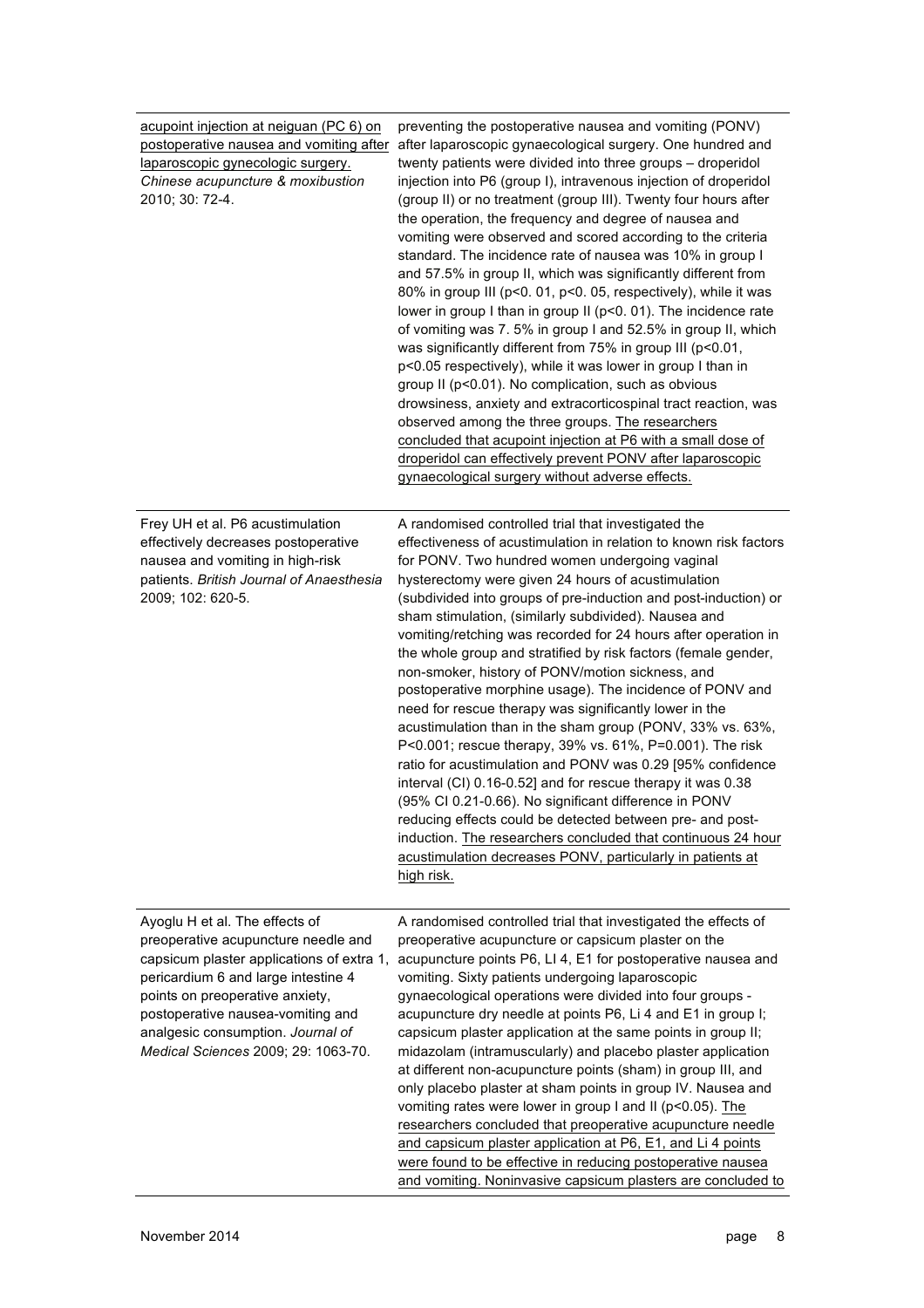|                                                                                                                                                                                                                 | be a good alternative method for needles that may cause side<br>effects.                                                                                                                                                                                                                                                                                                                                                                                                                                                                                                                                                                                                                                                                                                                                                                                                                                                                                                                                                                                                                                                                                                                                                                                                                                                                                                                                                                                                                                                                                                                                                                                              |
|-----------------------------------------------------------------------------------------------------------------------------------------------------------------------------------------------------------------|-----------------------------------------------------------------------------------------------------------------------------------------------------------------------------------------------------------------------------------------------------------------------------------------------------------------------------------------------------------------------------------------------------------------------------------------------------------------------------------------------------------------------------------------------------------------------------------------------------------------------------------------------------------------------------------------------------------------------------------------------------------------------------------------------------------------------------------------------------------------------------------------------------------------------------------------------------------------------------------------------------------------------------------------------------------------------------------------------------------------------------------------------------------------------------------------------------------------------------------------------------------------------------------------------------------------------------------------------------------------------------------------------------------------------------------------------------------------------------------------------------------------------------------------------------------------------------------------------------------------------------------------------------------------------|
| Ouyang MW et al. Prophylactic effect of<br>acupuncture on nausea and vomiting<br>after laparoscopic operation. Chinese<br>acupuncture & moxibustion 2009; 29:<br>$915 - 8.$                                     | A randomised controlled trial that explored the prophylactic<br>effect of acupuncture at P6 on nausea and vomiting after<br>laparoscopic operation. One hundred patients undergoing<br>laparoscopic gastrointestinal operations were divided into an<br>acupuncture group and a control group. The operation was<br>carried out with the combined infusion and inhalation<br>anaesthesia. The patients in the acupuncture group were<br>treated before anaesthesia and during the operation. The<br>needles were extracted after operation, and the acupoints<br>were covered with opaque tape. In contrast, the patients in the<br>control group had the tape applied without acupuncture. After<br>the operation, all patients were given the self-controlled<br>intravenous analgesia, and followed up for nausea, retching<br>and vomiting. At 6 h, 12 h, 24 h, 48 h after the operation, in<br>the acupuncture group, the incidence rates of the nausea<br>were 12.0%, 6.0%, 6.0% and 2.0%, and the incidence rates of<br>the retching were 0, 0, 2.0% and 2.0%, respectively; in the<br>control group, the incidence rates of the nausea were 28.0%,<br>20.0%, 12.0% and 2.0%, and the incidence rates of the<br>retching were 2.0%, 6.0%, 2.0% and 0, respectively. At 6 h,<br>12 h after operation, the incidence rates of the nausea and<br>retching in the acupuncture group were lower than those of<br>the control group ( $p < 0.05$ , $p < 0.001$ ). There was no vomiting<br>in either group. The researchers concluded that acupuncture<br>at P6 can reduce the incidence rates of the patients' nausea<br>and retching after laparoscopic operation. |
| Frey UH et al. Effect of P6<br>acustimulation on post-operative<br>nausea and vomiting in patients<br>undergoing a laparoscopic<br>cholecystectomy. Acta<br>Anaesthesiologica Scandinavica 2009.<br>53; 1341-7. | A randomised controlled trial that investigated the<br>effectiveness of acustimulation on attenuating PONV. A total<br>of 200 patients undergoing a laparoscopic cholecystectomy<br>with propofol (induction) and maintenance anaesthesia were<br>included. In the acustimulation group, subdivided into groups<br>with pre-induction and post-induction acustimulation, an active<br>ReliefBand device was placed at the P6 acupoint. In the sham<br>group, similarly subdivided, an inactive device was applied<br>instead. The ReliefBand remained in place for 24 hours after<br>surgery. Nausea and vomiting/retching were recorded at 2, 6,<br>and 24 hours post-operatively. Results The incidence of early<br>nausea (up to 2 hours) was significantly lower in the<br>acustimulation than in the sham group (29% vs. 42%;<br>p=0.043). No significant effect could be detected for<br>retching/vomiting. Acustimulation showed no effect on PONV<br>after 6 and 24 hours. The timing of (i.e. pre- vs. post-<br>induction) acustimulation had no significant effect on PONV<br>reduction. The researchers concluded that acustimulation at<br>the P6 acupoint reduces early nausea, but not vomiting, after<br>laparoscopic cholecystectomy, irrespective of its pre- or post-<br>induction application.                                                                                                                                                                                                                                                                                                                                                     |
| Sahmeddini MA, Fazelzadeh A. Does<br>auricular acupuncture reduce<br>postoperative vomiting after<br>cholecystectomy? Journal of Alternative<br>and Complementary Medicine 2008; 14:                            | A randomised controlled trial that assessed the efficacy of<br>auricular acupuncture for the prevention of postoperative<br>nausea and vomiting after cholecystectomy. One hundred<br>female patients undergoing transabdominal cholecystectomy<br>were randomly allocated to two groups - an auricular                                                                                                                                                                                                                                                                                                                                                                                                                                                                                                                                                                                                                                                                                                                                                                                                                                                                                                                                                                                                                                                                                                                                                                                                                                                                                                                                                               |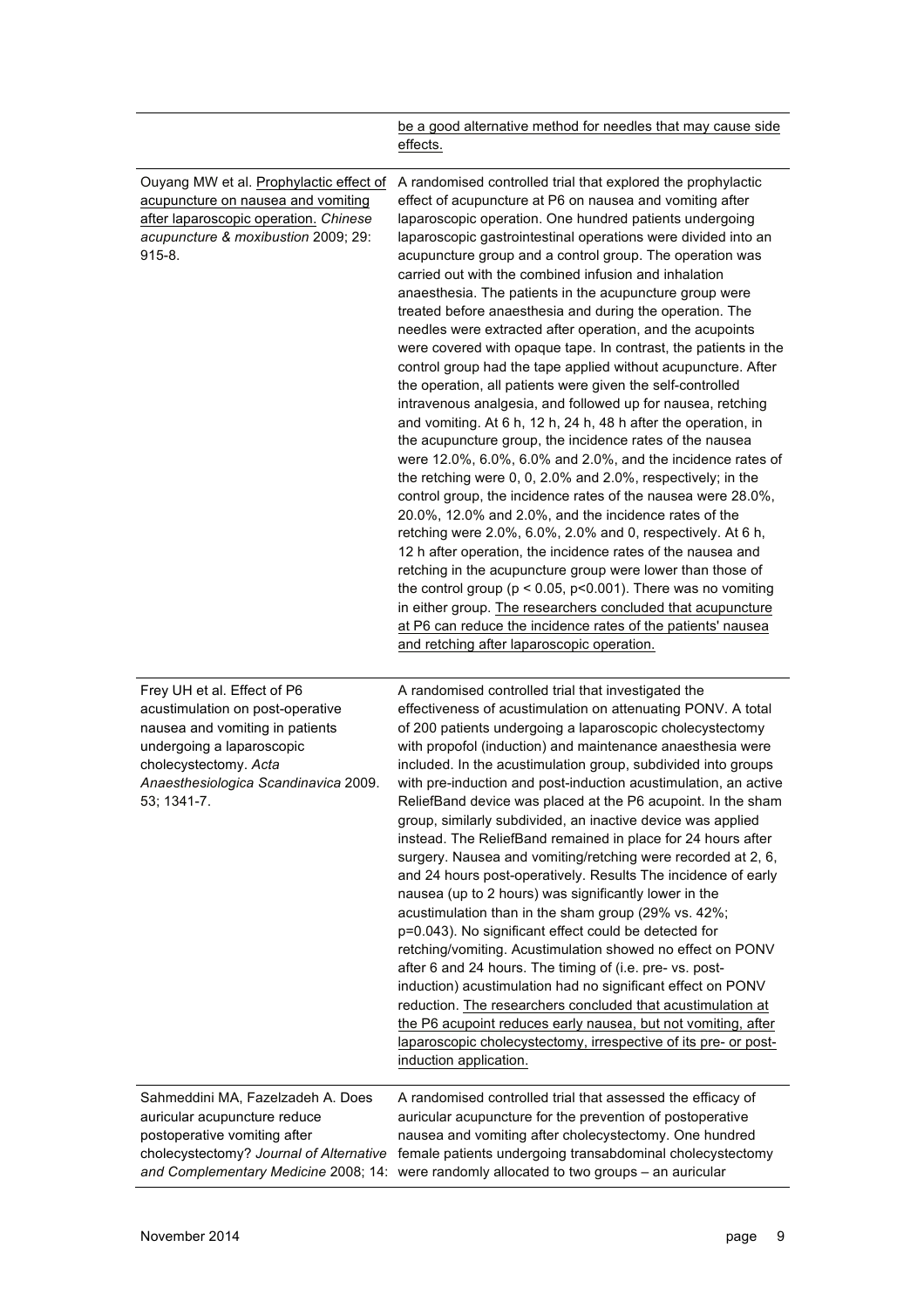| 1275-9.                                                                                                                                                                                                                                                      | acupuncture treatment group and a non treatment group.<br>There was a significant difference between the control and<br>auricular acupuncture treatment groups in the incidence of<br>vomiting 24 hours after surgery (66% and 0%, respectively,<br>p<0.01). No noteworthy side effects from treatment were<br>observed. The researchers concluded that auricular<br>acupuncture is effective in reducing vomiting following<br>transabdominal cholecystectomy in female patients.                                                                                                                                                                                                                                                                                                                                                                                                                                                                                                       |
|--------------------------------------------------------------------------------------------------------------------------------------------------------------------------------------------------------------------------------------------------------------|------------------------------------------------------------------------------------------------------------------------------------------------------------------------------------------------------------------------------------------------------------------------------------------------------------------------------------------------------------------------------------------------------------------------------------------------------------------------------------------------------------------------------------------------------------------------------------------------------------------------------------------------------------------------------------------------------------------------------------------------------------------------------------------------------------------------------------------------------------------------------------------------------------------------------------------------------------------------------------------|
| Chemotherapy-induced nausea and<br>vomiting                                                                                                                                                                                                                  |                                                                                                                                                                                                                                                                                                                                                                                                                                                                                                                                                                                                                                                                                                                                                                                                                                                                                                                                                                                          |
| Yang Y et al. Electroacupuncture at<br>Zusanli (ST 36) for treatment of nausea<br>and vomiting caused by the<br>chemotherapy of the malignant tumor: a<br>multicentral randomized controlled trial.<br>Chinese acupuncture & moxibustion<br>2009; 29: 955-8. | A randomised controlled trial that compared the clinical effects<br>between electroacupuncture at St 36 plus an intravenous<br>granisetron and intravenous granisetron alone for treatment of<br>nausea and vomiting caused by the chemotherapy in 246<br>patients with malignancy. The total effective rate was 90.5% in<br>the electroacupuncture plus granisetron group (vs. 84.0% in<br>control group; p<0.01. Nausea and vomiting scores were<br>decreased in both groups (both p<0.001), but was greater in<br>the electroacupuncture group (p<0.001). The researchers<br>concluded that electroacupuncture at St 36 can significantly<br>alleviate the symptoms of nausea and vomiting caused by<br>chemotherapy.                                                                                                                                                                                                                                                                 |
| You Q et al. Vitamin B6 points PC6<br>injection during acupuncture can relieve<br>nausea and vomiting in patients with<br>ovarian cancer. International Journal of<br>Gynecological Cancer 2009; 19: 567-<br>71.                                             | A randomised controlled trial that compared the effectiveness<br>of acupuncture plus vitamin $B_6$ at acupuncture point P6 with<br>acupuncture or vitamin B6 alone in controlling vomiting in 142<br>patients having a highly emetogenic chemotherapy regimen.<br>All patients received the same concurrent antiemetic<br>pharmacotherapy and high-dose chemotherapy. The<br>acupuncture plus vitamin $B_6$ group had significantly fewer<br>vomiting episodes and a greater proportion of emesis-free<br>days than the acupuncture or the vitamin $B_6$ alone groups.<br>The researchers concluded that acupuncture plus vitamin $B_6$<br>at the P6 acupuncture point injection is quite useful against<br>emesis in cancer patients undergoing chemotherapy.                                                                                                                                                                                                                           |
| Sima L, Wang X. Therapeutic effect of<br>acupuncture on cisplatin-induced<br>nausea and vomiting. Chinese<br>acupuncture & moxibustion 2009; 29: 3-<br>6.                                                                                                    | A randomised sham-controlled trial that assessed the<br>therapeutic effect of acupuncture combined with an antiemetic<br>on cisplatin-induced nausea and vomiting in 66 patients.<br>Acupuncture treatment or sham-acupuncture was given for 6<br>consecutive days, once each day, plus the antiemetic<br>tropisetron. The effective rates for nausea in the 2nd day and<br>the 4th day were 87.1% and 79.0%, respectively, in<br>acupuncture group, which were superior to 59.4% and 57.8%,<br>respectively, in the sham-acupuncture group (both p<0.05).<br>The therapeutic effects on vomiting in the 3rd-6th day in the<br>acupuncture group were also better than those in the sham-<br>acupuncture group (p<0.05). The researchers concluded that<br>acupuncture combined with antiemetic can effectively<br>decrease the incidence and degree of cisplatin-induced<br>delayed nausea and vomiting, and that the effect of<br>acupuncture is better than that of sham acupuncture. |
| Jones E et al. Acupressure for<br>chemotherapy-associated nausea and                                                                                                                                                                                         | A randomised controlled trial that looked at the feasibility and<br>effectiveness of acupressure therapy in preventing                                                                                                                                                                                                                                                                                                                                                                                                                                                                                                                                                                                                                                                                                                                                                                                                                                                                   |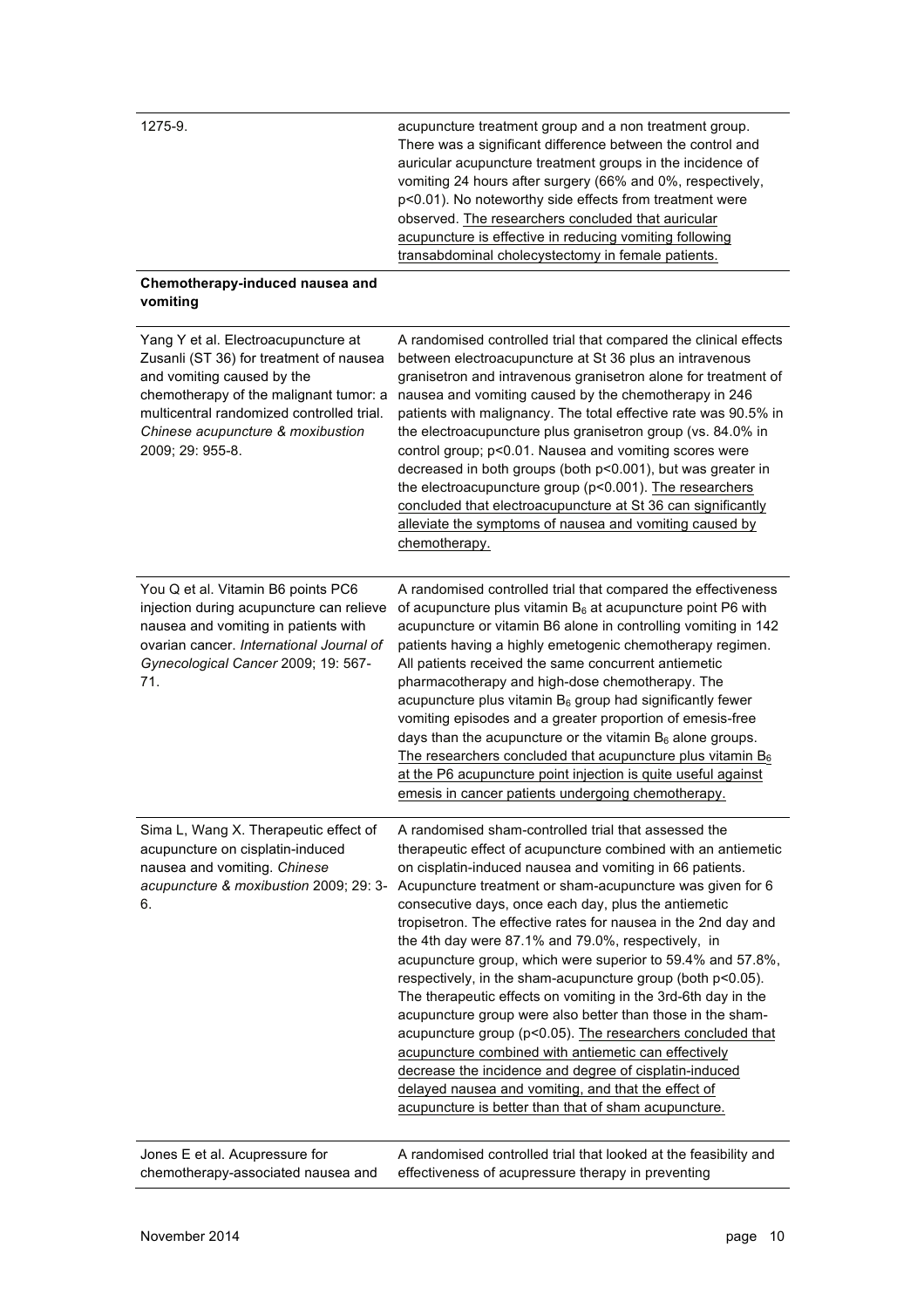| vomiting in children. Journal of the<br>Society for Integrative Oncology 2008;<br>$6:141-5.$                                                                                                                          | chemotherapy-associated nausea in 21 children with cancer.<br>Acupressure wrist bands and placebo bands were compared.<br>All patients also received standard antiemetic therapy for each<br>treatment. Expectations and outcomes of nausea and<br>vomiting were assessed by questionnaires. In general,<br>patients expressed moderate expectations that acupressure<br>would prevent nausea and vomiting. Following the session<br>with an acupressure band, a third of all patients reported<br>better than expected nausea prevention. There was no<br>significant difference in nausea or vomiting between the<br>treatment groups, and there were no significant side effects<br>from the bands. The researchers concluded that acupressure<br>using a band is feasible and well tolerated by children having<br>chemotherapy, but was not more effective than placebo in this<br>sample of patients.                                                                                                                                                                                                                                                                                                                                                                                               |
|-----------------------------------------------------------------------------------------------------------------------------------------------------------------------------------------------------------------------|-----------------------------------------------------------------------------------------------------------------------------------------------------------------------------------------------------------------------------------------------------------------------------------------------------------------------------------------------------------------------------------------------------------------------------------------------------------------------------------------------------------------------------------------------------------------------------------------------------------------------------------------------------------------------------------------------------------------------------------------------------------------------------------------------------------------------------------------------------------------------------------------------------------------------------------------------------------------------------------------------------------------------------------------------------------------------------------------------------------------------------------------------------------------------------------------------------------------------------------------------------------------------------------------------------------|
| Gottschling S et al. Acupuncture to<br>alleviate chemotherapy-induced nausea<br>and vomiting in pediatric oncology - A<br>randomized multicenter crossover pilot<br>trial. Klinische Padiatrie 2008; 220: 365-<br>70. | A randomised controlled trial that investigated whether<br>acupuncture as a supportive antiemetic approach reduces the<br>need for antiemetic rescue medication during highly<br>emetogenic chemotherapy in paediatric oncology. Twenty-<br>three children receiving highly emetogenic chemotherapy for<br>treatment of solid malignant tumours were allocated to receive<br>acupuncture treatment during either the second or third<br>identical chemotherapy course together with standard<br>antiemetic medication. The main outcome measure was the<br>amount of additional antiemetic medication during<br>chemotherapy. Secondary outcome measure was the number<br>of episodes of vomiting per course. Forty-six chemotherapy<br>courses with or without acupuncture were compared. The<br>need for rescue antiemetic medication was significantly lower<br>in acupuncture courses compared to control courses<br>(p=0.001) Episodes of vomiting per course were also<br>significantly lower in courses with acupuncture (p=0.01).<br>Except for pain from needling (4/23), no side effects occurred<br>and patient acceptance of acupuncture was high. The<br>researchers concluded that acupuncture seems to be effective<br>in preventing nausea and vomiting in paediatric cancer<br>patients. |
| Molassiotis A et al. The effects of P6<br>acupressure in the prophylaxis of<br>chemotherapy-related nausea and<br>vomiting in breast cancer patients.<br>Complementary Therapies in Medicine<br>2007; 15: 3-12.       | A randomised controlled trial that evaluated the effectiveness<br>of acupressure using a wristband on the P6 acu-point for<br>chemotherapy-induced nausea and vomiting in 36 patients<br>with breast cancer. Patients were allocated to wear the<br>wristband for the 5 days following the chemotherapy<br>administration. Assessments of nausea, retching and vomiting<br>were obtained from all patients daily for 5 days. Nausea and<br>retching experience, and nausea, vomiting and retching<br>occurrence and distress were all significantly lower in the<br>experimental group compared to the control group (p<0.05).<br>The researchers concluded that their results highlight the<br>important role of safe and convenient non-pharmacological<br>complementary therapies, such as acupressure, in the<br>management of the complex symptoms of chemotherapy-<br>related nausea and vomiting.                                                                                                                                                                                                                                                                                                                                                                                                  |
| Melchart D et al. Acupuncture and                                                                                                                                                                                     | A randomised sham-controlled trial that investigated whether                                                                                                                                                                                                                                                                                                                                                                                                                                                                                                                                                                                                                                                                                                                                                                                                                                                                                                                                                                                                                                                                                                                                                                                                                                              |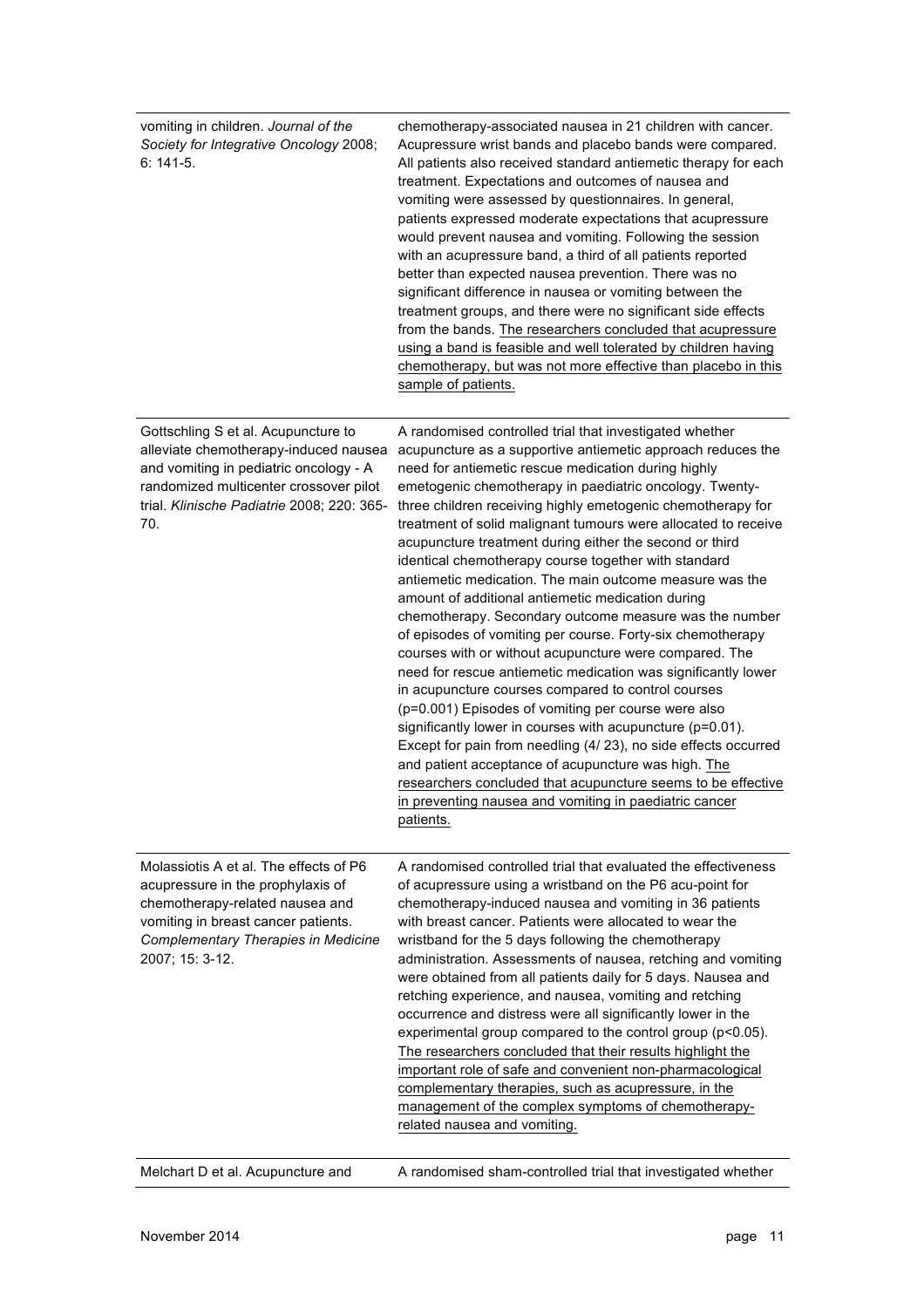| acupressure for the prevention of<br>chemotherapy-induced nausea - A<br>randomised cross-over pilot study.<br>Supportive Care in Cancer 2006; 14:<br>878-82.                         | a combination of acupuncture and acupressure on the P6<br>acupoint is effective for reducing chemotherapy-induced<br>nausea and vomiting in 28 patients receiving moderately or<br>highly emetogenic chemotherapy and conventional standard<br>antiemesis. There was no difference between combined<br>acupuncture and acupressure treatment at P6 and at the<br>sham point for the nausea score, but the level of nausea was<br>very low in both groups. The researchers concluded that a<br>significant difference between treatment at P6 and a close<br>sham point could not be detected, but that it could not be ruled<br>out that an existing difference was missed due to the small<br>sample size.                                                                                                                                                                                                                                                                                                              |
|--------------------------------------------------------------------------------------------------------------------------------------------------------------------------------------|--------------------------------------------------------------------------------------------------------------------------------------------------------------------------------------------------------------------------------------------------------------------------------------------------------------------------------------------------------------------------------------------------------------------------------------------------------------------------------------------------------------------------------------------------------------------------------------------------------------------------------------------------------------------------------------------------------------------------------------------------------------------------------------------------------------------------------------------------------------------------------------------------------------------------------------------------------------------------------------------------------------------------|
| Shin YH et al. Effect of acupressure on<br>nausea and vomiting during<br>chemotherapy cycle for Korean<br>postoperative stomach cancer patients.<br>Cancer Nursing 2004; 27: 267-74. | A controlled study that examined the effect of acupressure on<br>emesis control in 40 postoperative gastric cancer patients<br>undergoing chemotherapy (cisplatin and 5-Fluorouracil). Both<br>groups received regular antiemesis medication. The<br>intervention group received acupressure training and was<br>instructed to perform the finger acupressure manoeuvre for 5<br>minutes on P6 point at least 3 times a day before<br>chemotherapy and mealtimes or based on their needs. Both<br>groups received equally frequent nursing visits and<br>consultations, and reported nausea and vomiting using<br>Rhode's Index of Nausea, Vomiting and Retching. We found<br>significant differences between the acupuncture and control<br>groups in the severity of nausea and vomiting, the duration of<br>nausea, and frequency of vomiting. The researchers<br>concluded that the results suggest that acupressure on P6<br>point appears to be an effective adjunct manoeuvre in the<br>course of emesis control. |
| Nausea and vomiting in<br>pregnancy                                                                                                                                                  |                                                                                                                                                                                                                                                                                                                                                                                                                                                                                                                                                                                                                                                                                                                                                                                                                                                                                                                                                                                                                          |

| Aghadam SKZ, Mahfoozi B. Evaluation<br>of the effects of acupressure by sea<br>band on nausea and vomiting of<br>pregnancy. Iranian Journal of<br>Obstetrics, Gynecology and Infertility<br>2010; 13: 39-44. | A randomised placebo-controlled trial that evaluated the<br>effects of acupressure in reducing the severity of nausea and<br>the episodes of vomiting in 100 primigravida women (in weeks<br>10-16 of pregnancy). Treatment lasted for 4 days in both<br>groups. In the acupressure group, Sea bands were placed on<br>the P6 point, in the placebo group Sea bands were placed on<br>points other than the P6 point. The severity of nausea and<br>frequency of vomiting decreased significantly after treatment<br>in the acupressure group. ( $p=0.60$ and $p=0.55$ , respectively)<br>compared to the placebo group. The researchers concluded<br>that acupressure (using Sea-bands) is free from side effects,<br>economical and effective in reducing the severity of nausea<br>and frequency of vomiting in pregnancy. |
|--------------------------------------------------------------------------------------------------------------------------------------------------------------------------------------------------------------|-------------------------------------------------------------------------------------------------------------------------------------------------------------------------------------------------------------------------------------------------------------------------------------------------------------------------------------------------------------------------------------------------------------------------------------------------------------------------------------------------------------------------------------------------------------------------------------------------------------------------------------------------------------------------------------------------------------------------------------------------------------------------------------------------------------------------------|
| Shin HS et al. Effect of Nei-Guan point<br>(P6) acupressure on ketonuria levels,<br>nausea and vomiting in women with<br>hyperemesis gravidarum. Journal of<br>Advanced Nursing 2007; 59: 510-9.             | A randomised placebo-controlled trial that examined the effect<br>of P6 point acupressure on nausea, vomiting and ketonuria<br>levels in 66 women diagnosed with hyperemesis gravidarum.<br>The women were allocated to an acupressure group, a<br>placebo group and a control group (which received only<br>conventional intravenous treatment). The degree of nausea<br>and vomiting was statistically significantly lower in the<br>acupressure group compared with the placebo and control<br>groups. Ketonuria levels were reduced over time and, on days<br>3 and 4 of hospitalisation, levels in the treatment group were                                                                                                                                                                                              |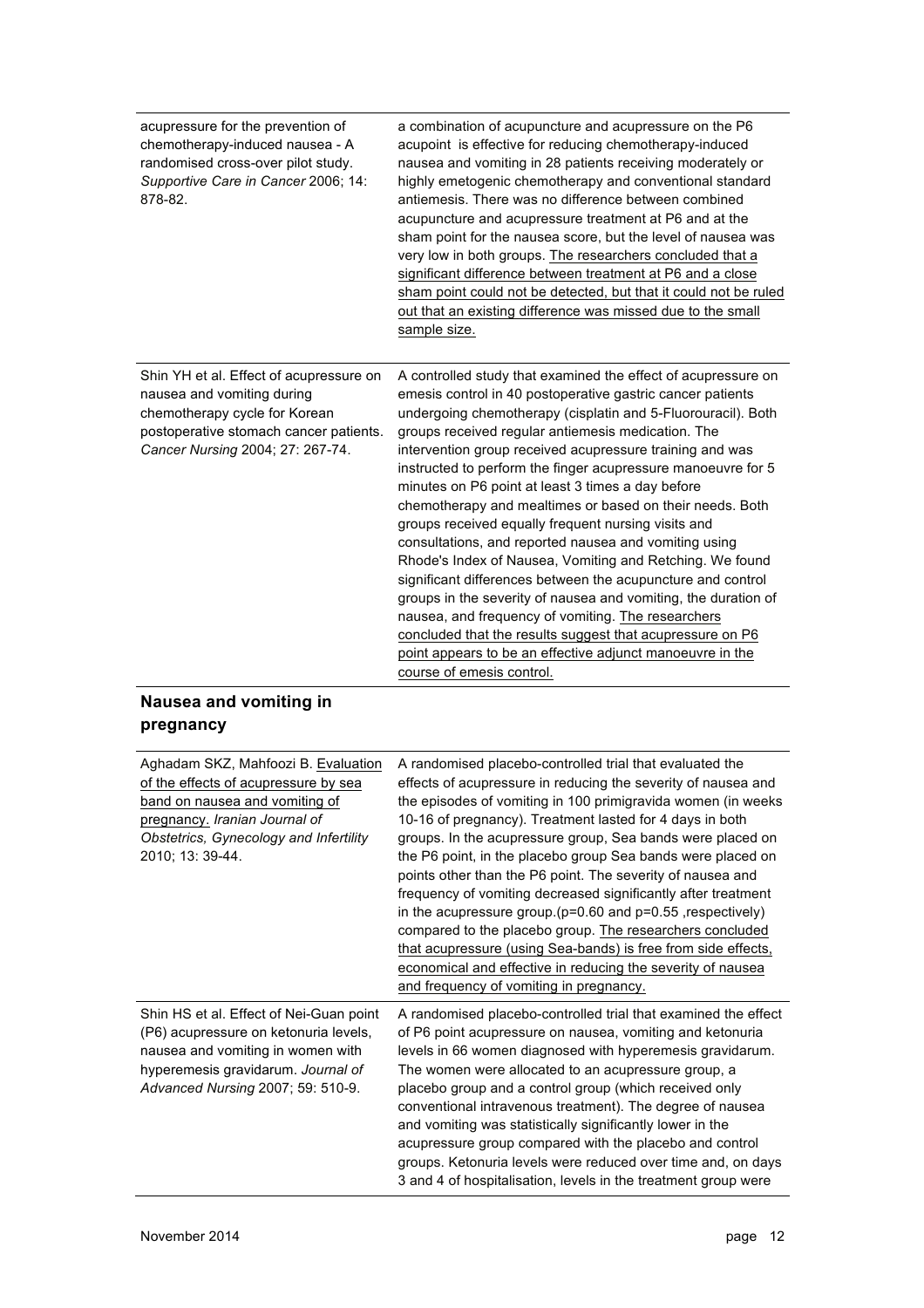|                                                                                                                                                                                                                   | statistically significantly lower than in the placebo or control<br>groups (p<005). The researchers concluded that P6<br>acupressure is a useful treatment for relieving symptoms<br>experienced by women with hyperemesis gravidarum.                                                                                                                                                                                                                                                                                                                                                                                                                                                                                                                                                        |
|-------------------------------------------------------------------------------------------------------------------------------------------------------------------------------------------------------------------|-----------------------------------------------------------------------------------------------------------------------------------------------------------------------------------------------------------------------------------------------------------------------------------------------------------------------------------------------------------------------------------------------------------------------------------------------------------------------------------------------------------------------------------------------------------------------------------------------------------------------------------------------------------------------------------------------------------------------------------------------------------------------------------------------|
| Heazell A et al. Acupressure for the in-<br>patient treatment of nausea and<br>vomiting in early pregnancy: A<br>randomized control trial. American<br>Journal of Obstetrics and Gynecology<br>2006; 194: 815-20. | A randomised placebo-controlled trial that evaluated the<br>efficacy of acupressure at the P6 point for the in-patient<br>treatment of severe nausea and vomiting in early pregnancy.<br>In all, 80 patients with nausea and vomiting plus ketonuria<br>before 14 weeks of gestation were included. Acupressure was<br>well tolerated and not associated with an increase in perinatal<br>morbidity or death, but did not reduce the amount of<br>antiemetic medication used, the requirement for intravenous<br>fluid, and median duration of in-patient stay compared with<br>placebo. The researchers concluded that the use of<br>acupressure at the P6 point does not reduce the amount of<br>antiemetic medication or intravenous fluid used, or median<br>duration of in-patient stay. |

## **Other types of nausea and vomiting**

| Zheng H et al. Effect of transcutaneous<br>electrical acupoint stimulation on<br>nausea and vomiting induced by patient<br>controlled intravenous analgesia with<br>tramadol. Chinese Journal of Integrative<br>Medicine 2008; 14: 61-4. | A randomised controlled trial that looked at the effect of<br>transcutaneous electrical acupoint stimulation (TEAS) on<br>nausea and vomiting induced by patient-controlled<br>intravenous analgesia (PCIA) with tramadol. Sixty patients<br>were allocated either to TEAS on LI 4 and P6 acupuncture<br>points intermittently from 30 min before analgesia induction to<br>24 h after surgery or operation into two groups or to sham<br>TEAS. The pre-operation medication, induction of analgesia<br>and continuous anesthesia used in the two groups were the<br>same. The incidence and degree of nausea and vomiting, as<br>well as the number of patients who needed remedial<br>antiemetic in the acupuncture group were less than those in<br>the sham group. The VAS score and PCIA pressing time were<br>lower with acupuncture than in the sham group. The<br>researchers concluded that transcutaneous electrical acupoint<br>stimulation could prevent nausea and vomiting induced by<br>patient-controlled intravenous analgesia with tramadol. |
|------------------------------------------------------------------------------------------------------------------------------------------------------------------------------------------------------------------------------------------|----------------------------------------------------------------------------------------------------------------------------------------------------------------------------------------------------------------------------------------------------------------------------------------------------------------------------------------------------------------------------------------------------------------------------------------------------------------------------------------------------------------------------------------------------------------------------------------------------------------------------------------------------------------------------------------------------------------------------------------------------------------------------------------------------------------------------------------------------------------------------------------------------------------------------------------------------------------------------------------------------------------------------------------------------------------|
| Bridge P et al. Pilot study investigating<br>efficacy of acupressure wristbands for<br>reduction of radiotherapy-induced<br>nausea. Journal of Radiotherapy in<br>Practice 2003; 3: 205-12.                                              | A pilot prospective, paired, cross-over study that aimed to<br>determine if acupressure wristbands could help reduce<br>radiotherapy-induced nausea. A total of 30 patients were<br>recruited via radiotherapists. Their daily nausea levels were<br>assessed for a fortnight using a simple questionnaire and an<br>anti-emetic tablet count. Comparing the 2 weeks data for<br>these patients showed that there was a dramatic drop in their<br>scores when the acupressure wristbands were used. There<br>was a mean score drop of 61% for the combined nausea and<br>vomiting frequency and severity. The researchers concluded<br>that their study suggested that acupressure wristbands might<br>have a role to play in the treatment of radiotherapy-induced<br>nausea.                                                                                                                                                                                                                                                                                 |
| Dent HE et al. Continuous PC6<br>wristband acupressure for relief of<br>nausea and vomiting associated with<br>acute myocardial infarction: A partially                                                                                  | A partially randomised placebo-controlled trial that assessed<br>the effectiveness of continuous P6 acupressure as an adjunct<br>to antiemetic drug therapy in the prevention and control of<br>nausea and vomiting in the first 24 hours after myocardial                                                                                                                                                                                                                                                                                                                                                                                                                                                                                                                                                                                                                                                                                                                                                                                                     |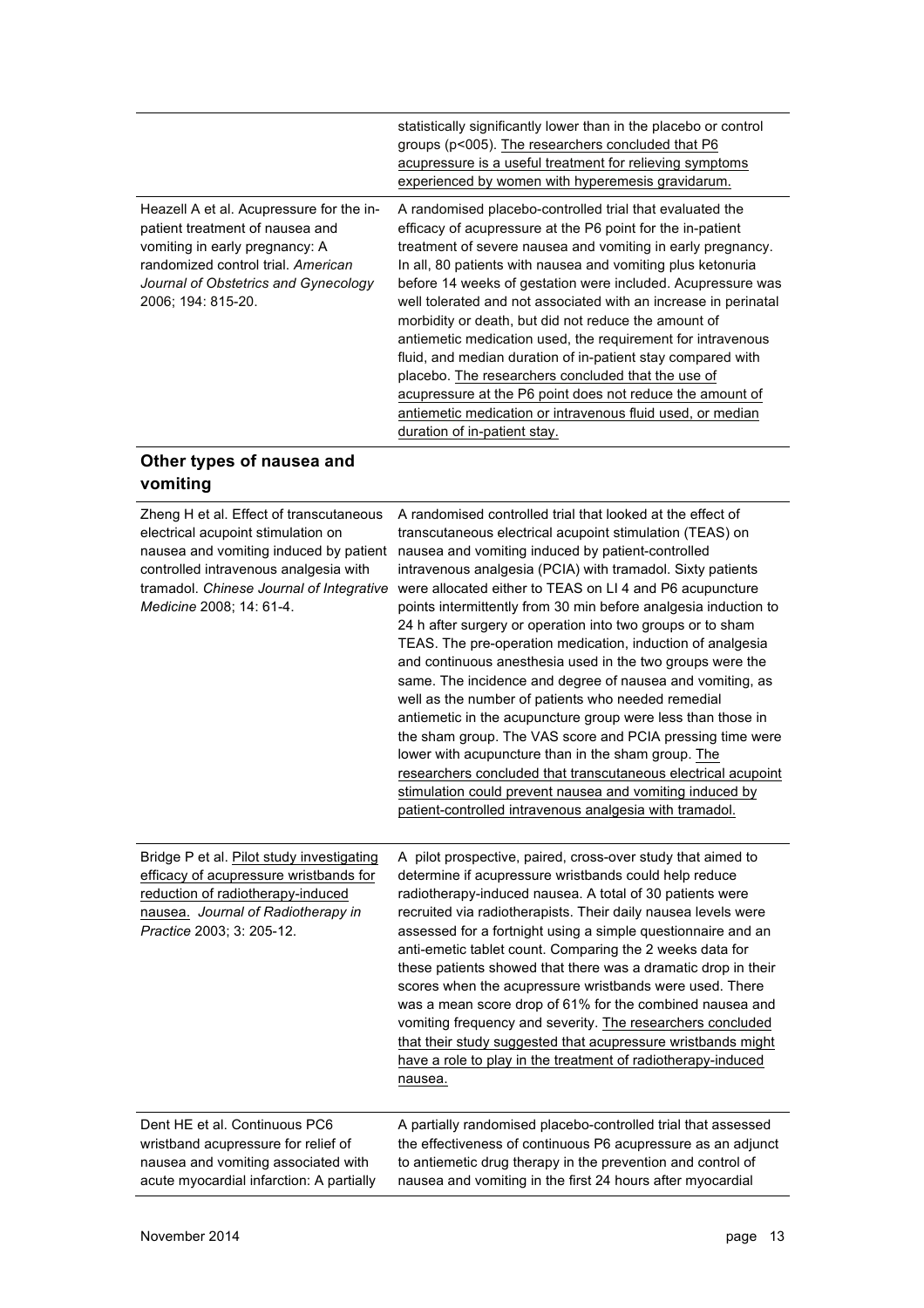| randomised, placebo-controlled trial.<br>Complementary Therapies in Medicine<br>2003; 11: 72-7.                                                                                                  | infarction (MI). A total of 301 consecutive patients admitted<br>following acute MI were included. The first 125 patients<br>recruited received no additional intervention. Subsequent<br>patients were randomised to receive either continuous P6<br>acupressure or placebo acupressure. There were no<br>significant differences between the groups for the whole 24-<br>hour treatment period. However, the P6 acupressure group<br>experienced significantly lower incidences of nausea and/or<br>vomiting during the last 20 hours (18%), compared with the<br>placebo (32%) or control (43%) groups ( $p$ <0.05). The severity<br>of symptoms and the need for antiemetic drugs were also<br>reduced in the acupressure group, but these differences were<br>not statistically significant. The researchers concluded that<br>continuous 24-hour P6 acupressure therapy as an adjunct to<br>standard antiemetic medication for post-myocardial infarction<br>nausea and vomiting is feasible and is well accepted and<br>tolerated by patients. |
|--------------------------------------------------------------------------------------------------------------------------------------------------------------------------------------------------|-------------------------------------------------------------------------------------------------------------------------------------------------------------------------------------------------------------------------------------------------------------------------------------------------------------------------------------------------------------------------------------------------------------------------------------------------------------------------------------------------------------------------------------------------------------------------------------------------------------------------------------------------------------------------------------------------------------------------------------------------------------------------------------------------------------------------------------------------------------------------------------------------------------------------------------------------------------------------------------------------------------------------------------------------------|
| Roscoe JA et al. Acupressure bands<br>are effective in reducing radiation<br>therapy-related nausea. Journal of Pain<br>& Symptom Management 2009; 38:<br>381-9.<br><b>Physiological studies</b> | A randomised controlled trial that investigated the<br>effectiveness of acupressure bands in controlling radiation<br>therapy-induced nausea. A total of 88 patients who<br>experienced nausea at prior treatments were allocated to<br>standard care alone, or standard care plus acupressure<br>bands. Patients reported nausea for 2 days prior to<br>randomisation and for 5 days following using a seven-point<br>semantic rating scale (1=not nauseated to 7=extremely<br>nauseated). Patients in the acupressure group reported<br>greater reduction in average nausea than patients in the<br>standard care alone group (p=0.01; mean(bands)=0.70,<br>mean(no bands)=0.10). This equates to a 23.8% decrease in<br>nausea with acupressure compared to a 4.8% decrease in the<br>control group, a difference of 19 percentage points. The<br>researchers concluded that acupressure bands are an<br>effective, low-cost, nonintrusive, well-accepted, and safe<br>adjunct to standard antiemetic medication.                                  |
|                                                                                                                                                                                                  |                                                                                                                                                                                                                                                                                                                                                                                                                                                                                                                                                                                                                                                                                                                                                                                                                                                                                                                                                                                                                                                       |

Huang ST et al. Increase in the vagal modulation by acupuncture at Neiguan point in the healthy subjects. *American Journal of Chinese Medicine* 2005; 33: 157-64. A study that investigated whether acupuncture at the P6 point could improve vagal modulation by using heart rate variability analysis. In all, 39 subjects received acupuncture at the P6 point, 38 subjects received sham acupuncture, and 34 subjects received no treatment. The normalised highfrequency power was used as the index of vagal modulation, and the low-/high-frequency power ratio was used as the index of sympathovagal balance. The normalised highfrequency power after acupuncture increased significantly from the P6 acupuncture group, but not in the sham acupuncture or no-treatment group. In both the P6 and sham acupuncture groups, the mean RR interval (the intervals between consecutive R waves in the electrocardiogram) increased significantly after acupuncture. In the no-treatment group, there was no statistical difference in all heart rate variability measures in the initial and later sessions. The researchers concluded that acupuncture at the P6 point can increase vagal modulation of the subjects. This result may be helpful in the understanding of the mechanism underlying the effect of acupuncture or acupressure at P6 on the lessening of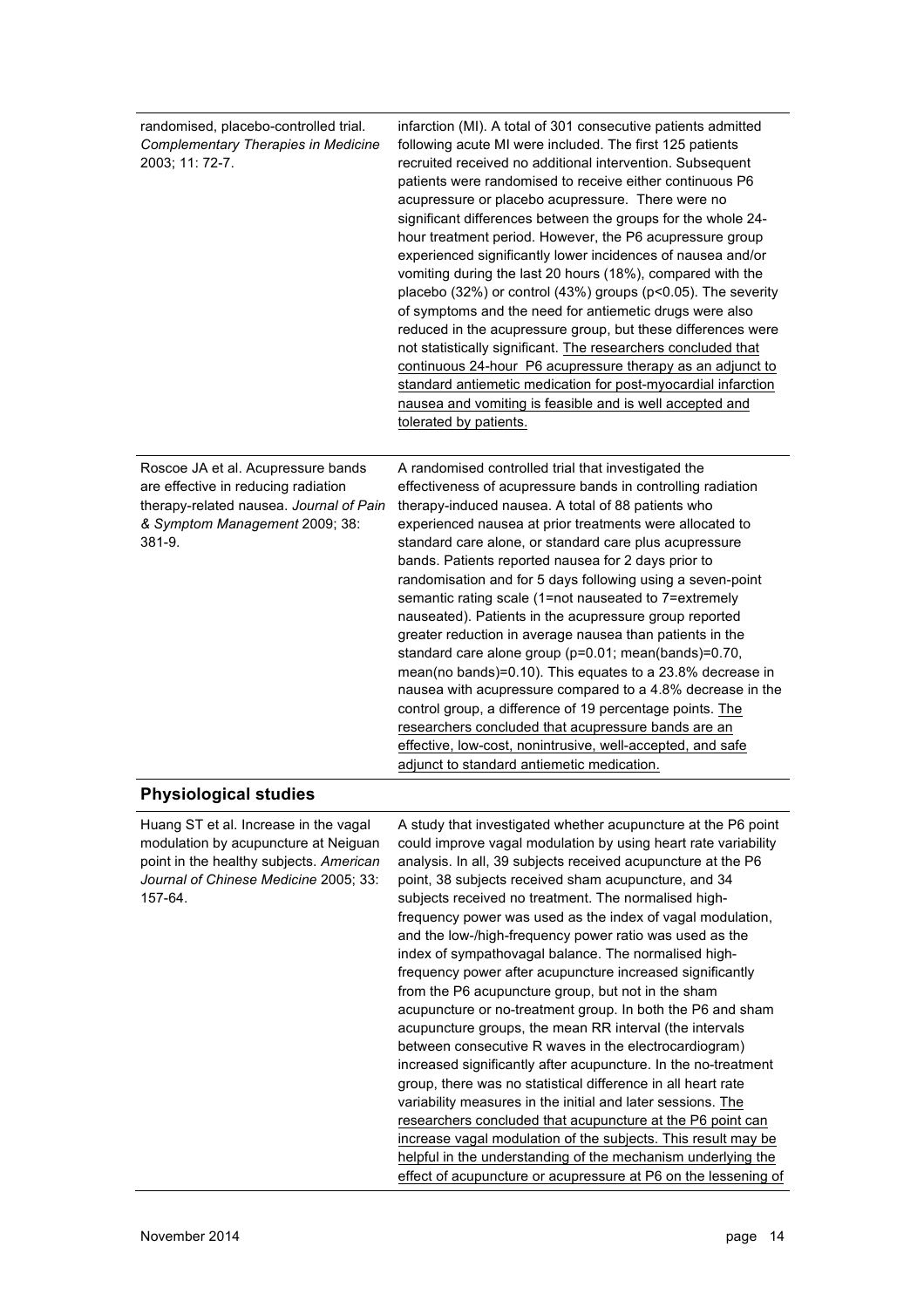|                                                                                                                                                                                                               | nausea and vomiting in clinic.                                                                                                                                                                                                                                                                                                                                                                                                                                                                                                                                                                                                                                                                                                                                                                                                                                                                                                                                                                                                                                                                                                                                                                                                                                                                   |
|---------------------------------------------------------------------------------------------------------------------------------------------------------------------------------------------------------------|--------------------------------------------------------------------------------------------------------------------------------------------------------------------------------------------------------------------------------------------------------------------------------------------------------------------------------------------------------------------------------------------------------------------------------------------------------------------------------------------------------------------------------------------------------------------------------------------------------------------------------------------------------------------------------------------------------------------------------------------------------------------------------------------------------------------------------------------------------------------------------------------------------------------------------------------------------------------------------------------------------------------------------------------------------------------------------------------------------------------------------------------------------------------------------------------------------------------------------------------------------------------------------------------------|
| Tatewaki M et al. Effects of acupuncture<br>on vasopressin-induced emesis in<br>conscious dogs. American Journal of<br>Physiology - Regulatory Integrative and<br>Comparative Physiology 2005. 288: 57-<br>2. | Vasopressin, a posterior pituitary hormone, is involved in<br>nausea and vomiting in humans and dogs. To investigate the<br>antiemetic effects of acupuncture on vasopressin-induced<br>emesis, gastroduodenal motor activity and the frequency of<br>retching and vomiting were simultaneously recorded in<br>conscious dogs. Gastroduodenal motility was continuously<br>monitored throughout the experiment. Electroacupuncture<br>(EA) was performed before, during, and after the vasopressin<br>infusion. To investigate whether the opioid pathway is involved<br>in EA-induced antiemetic effects, naloxone (a central and<br>peripheral opioid receptor antagonist) or naloxone methiodide<br>(a peripheral opioid receptor antagonist) was administered<br>before, during, and after EA and vasopressin infusion. EA at<br>P6 significantly reduced the number of episodes of retching<br>and vomiting induced by vasopressin. EA at P6 also<br>suppressed retrograde peristaltic contractions. In contrast, EA<br>at two other acupoints had no antiemetic effects. The<br>antiemetic effect of EA was abolished by pretreatment with<br>naloxone but not naloxone methiodide, suggesting that the<br>antiemetic effect of acupuncture is mediated via the central<br>opioid pathway. |
| General research on<br>mechanisms for acupuncture                                                                                                                                                             |                                                                                                                                                                                                                                                                                                                                                                                                                                                                                                                                                                                                                                                                                                                                                                                                                                                                                                                                                                                                                                                                                                                                                                                                                                                                                                  |
| Hui KK et al. Acupuncture, the limbic<br>system, and the anticorrelated networks<br>of the brain. Auton Neurosci 2010; 157:<br>81-90.                                                                         | A paper that discusses research showing that acupuncture<br>mobilises the functionally anti-correlated networks of the brain<br>to mediate its actions, and that the effect is dependent on the<br>psychophysical response. The research used functional<br>magnetic resonance imaging studies of healthy subjects to<br>show that acupuncture stimulation evokes deactivation of a<br>limbic-paralimbic-neocortical network, which encompasses the<br>limbic system, as well as activation of somatosensory brain<br>regions. It has also been shown that the effect of acupuncture<br>on the brain is integrated at multiple levels, down to the<br>brainstem and cerebellum.                                                                                                                                                                                                                                                                                                                                                                                                                                                                                                                                                                                                                  |
| Cheng KJ. Neuroanatomical basis of<br>acupuncture treatment for some<br>common illnesses. Acupunct Med<br>2009;27: 61-4.                                                                                      | A review that looked at acupuncture treatment for some<br>common conditions. It is found that, in many cases, the<br>acupuncture points traditionally used have a neuroanatomical<br>significance from the viewpoint of biomedicine. From this, the<br>reviewers hypothesize that plausible mechanisms of action<br>include intramuscular stimulation for treating muscular pain<br>and nerve stimulation for treating neuropathies.                                                                                                                                                                                                                                                                                                                                                                                                                                                                                                                                                                                                                                                                                                                                                                                                                                                             |
| Lee B et al. Effects of acupuncture on<br>chronic corticosterone-induced<br>depression-like behavior and<br>expression of neuropeptide Y in the<br>rats. Neuroscience Letters 2009; 453:<br>$151-6.$          | In animal studies, acupuncture has been found to significantly<br>reduce anxiety-like behaviour, and increase brain levels of<br>neuropeptide Y, the brain levels of which appear to correlate<br>with reported anxiety.                                                                                                                                                                                                                                                                                                                                                                                                                                                                                                                                                                                                                                                                                                                                                                                                                                                                                                                                                                                                                                                                         |
| Samuels N et al. Acupuncture for<br>psychiatric illness: a literature review.<br>Behav Med 2008; 34: 55-64                                                                                                    | A literature review of acupuncture for psychiatric illness, which<br>presents research that found acupuncture to increase central<br>nervous system hormones, including ACTH, beta-endorphins,                                                                                                                                                                                                                                                                                                                                                                                                                                                                                                                                                                                                                                                                                                                                                                                                                                                                                                                                                                                                                                                                                                   |